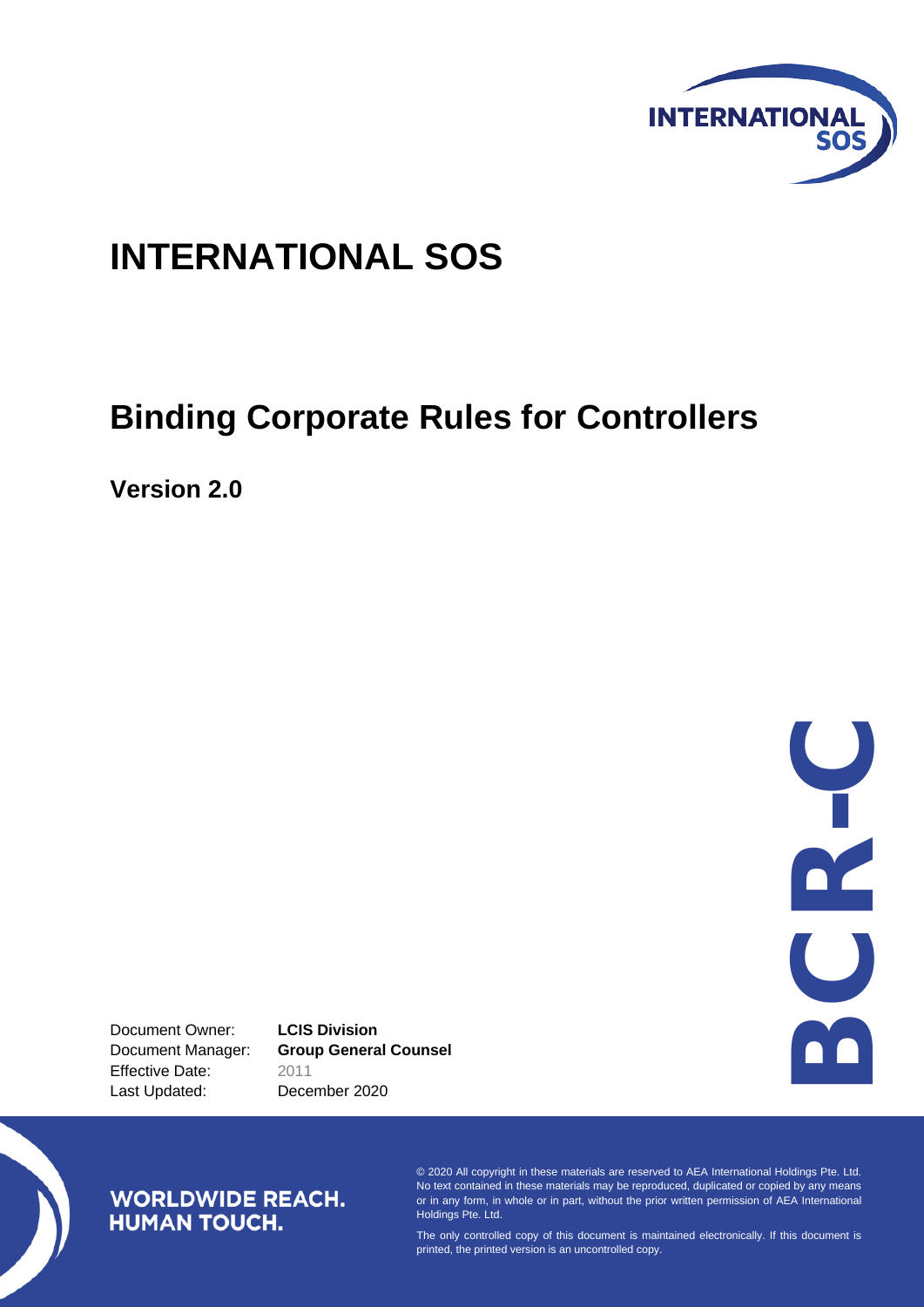

# **TABLE OF CONTENTS**

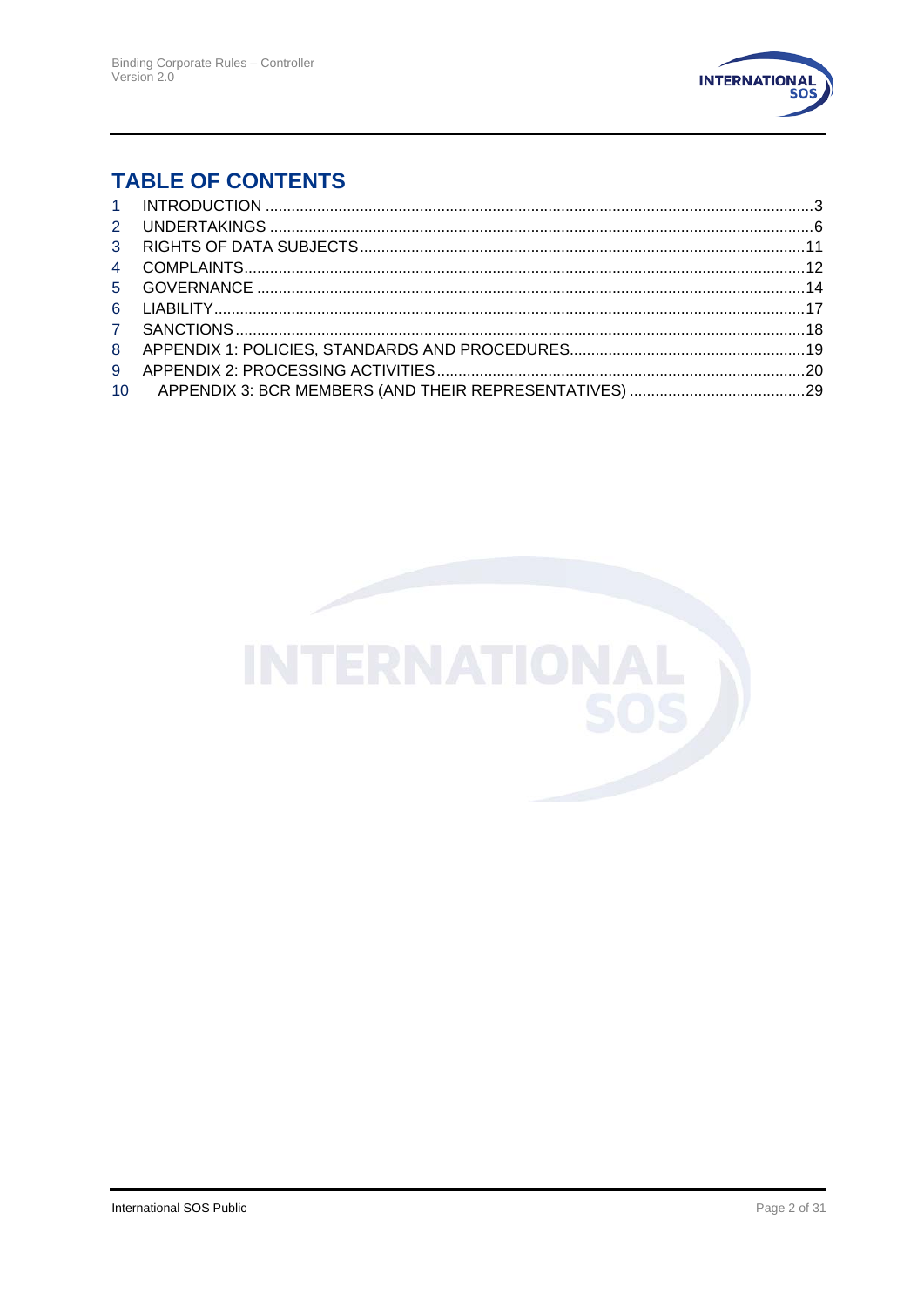

# **1 INTRODUCTION**

International SOS is the world's leading provider of medical assistance, international healthcare and security services. Our mission is to deliver the highest levels of service and customer care to our clients across the world. Our customers entrust us with sensitive personal data such as medical and payment card data. Our reputation and ability to continue serving our customers and comply with applicable regulations is dependent on our ability to ensure the confidentiality, integrity and availability of personal data on one hand, and our commitment to the protection of data subjects' rights on the other.

It is particularly important that data subjects whose personal data are covered by Regulation (EU) 2016/679 on the protection of natural persons with regard to the processing of personal data and on the free movement of such data (the General Data Protection Regulation or "GDPR"), continue to be able to exercise their rights, whether their data is being processed in the European Economic Area ("EEA") or has been transferred to countries that have not been deemed by the European Commission ("EC") to ensure an adequate level of data protection ("Third Countries").

These Binding Corporate Rules ("BCR" or "Rules") are part of the International SOS Data Protection Management Program and function as a legal instrument in accordance with GDPR Article 47, safeguarding personal data transferred from International SOS Group entities in the EEA acting as Controllers ("Data Exporters"), to other International SOS Group entities in Third Countries, acting as Controllers or Processors ("Data Importers").

The BCR are legally binding and apply to every signatory entity and their employees. They also establish the data exporters' liability for breaches caused by data importers and confer enforceable rights on all data subjects whose personal data is processed by the BCR Members.

#### **1.1 Definitions**

The terms used in this document have the following meaning and must be interpreted in accordance with the GDPR. Any terms not specifically defined here shall have the meaning provided by the GDPR.

**AEA**: AEA International Holdings, Pte. Ltd, parent holding company of the International SOS Group;

**Binding Corporate Rules or "Rules"**: the personal data protection policies set out in this document, including those referenced and listed in 10 APPENDIX 1: POLICIES, STANDARDS AND PROCEDURES;

**BCR Member**: International SOS Group entity, signatory to the Inter Group Agreement ("IGA") which incorporates these Rules;

**Competent Supervisory Authority:** a. the CNIL; or b. any other supervisory authority which is "concerned" by the processing of personal data because (i) a BCR Member is established in the country or territory in which that supervisory authority is established; (ii) because data subjects living in the country or territory of that supervisory authority are likely to be affected by a BCR Member's processing of personal data, or (iii) it has received a complaint from a data subject relating to the processing of personal data by a BCR Member;

**Controller**: the natural or legal person, the department or any other organisation who determines the purposes and means of the processing of personal data;

**Data Exporters**: International SOS Group entities established in the EEA having endorsed these Rules and transferring personal data to another International SOS Group entity, established in a Third Country;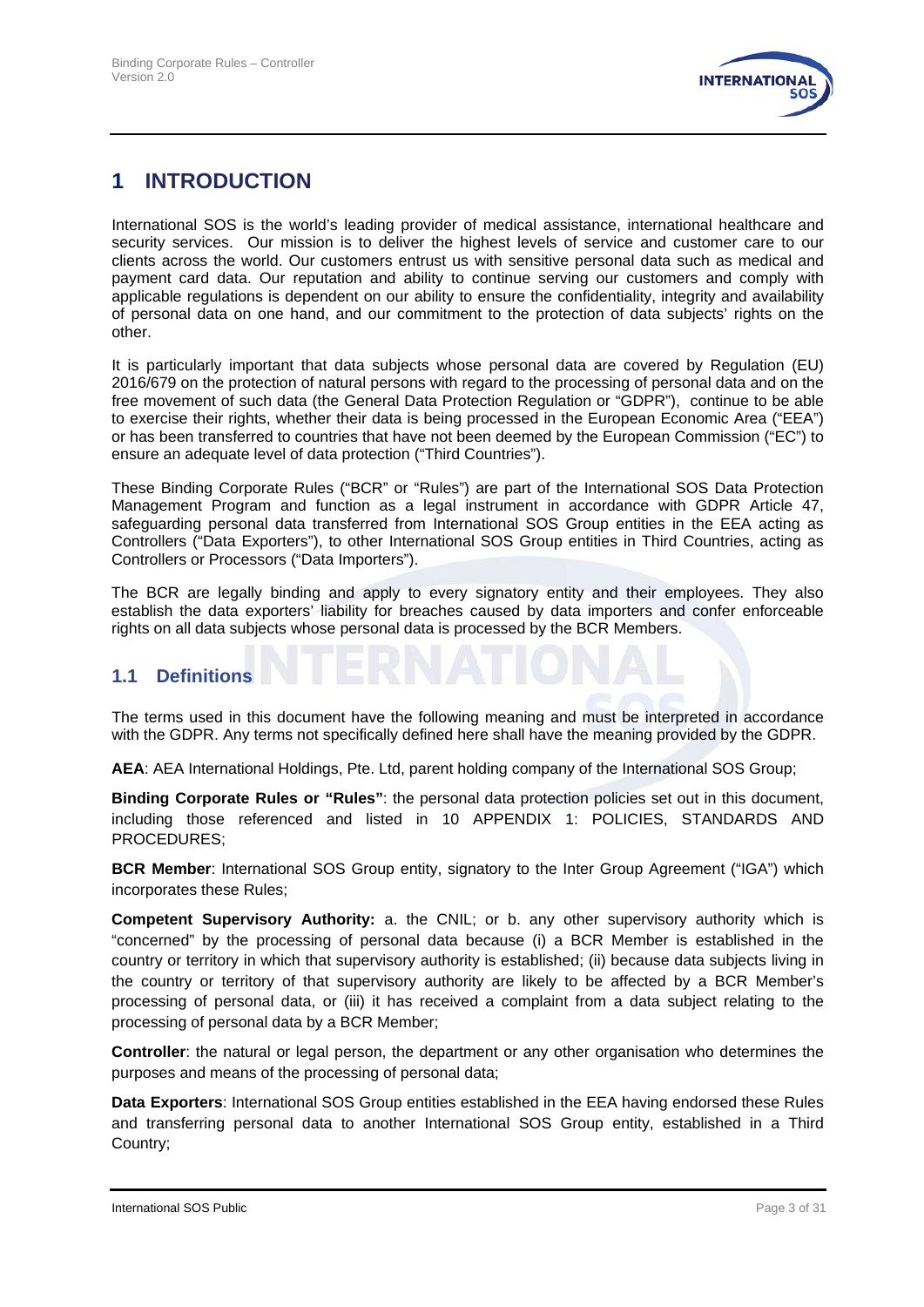

**Data Importers**: International SOS Group entities established in a Third Country, having endorsed these Rules;

**data subject**: an identified or identifiable natural person to whom the European personal data relates;

**entity**: a company belonging to the International SOS Group or an establishment of a company belonging to the International SOS Group or any other company in which the International SOS Group has a share of the registered capital regardless the amount of such share;

**European personal data**: personal data which is processed by a BCR Member and to which the GDPR or the data protection laws of Norway, Iceland, Liechtenstein or Switzerland apply.

**GDPR**: General Data Protection Regulation (Regulation (EU) 2016/679 on the protection of natural persons with regard to the processing of personal data and on the free movement of such data);

#### **Inter Group Agreement (IGA)**:

**International SOS Group**: group of companies operating under the International SOS trademark umbrella. The parent holding company is AEA International Holdings, Pte. Ltd ("AEA");

**International SOS Group Privacy Notice**: notice provided at [www.internationalsos.com/privacy](http://www.internationalsos.com/privacy)

**Lead Supervisory Authority**: Supervisory Authority of the EU country where the designated EU representative for the International SOS Group is established, i.e. the CNIL;

**personal data**: any information relating to an identified or identifiable natural person ('data subject'); an identifiable natural person is one who can be identified, directly or indirectly, in particular by reference to an identifier such as a name, an identification number, location data, an online identifier or to one or more factors specific to the physical, physiological, genetic, mental, economic, cultural or social identity of that natural person;

**Processor**: any person or organisation who processes personal data on behalf of the Controller;

**processing (of personal data)**: any operation or set of operations in relation to such data, whatever the mechanism used, especially the obtaining, recording, organisation, storage, adaptation or alteration, retrieval, consultation, use, disclosure by transmission, dissemination or otherwise making available, alignment or combination, blocking, deletion or destruction of personal data;

**Responsible BCR Member**: International SOS Group entity established in the EU, to which the Group has delegated responsible for data protection and acceptance of ultimate liability for any breaches of these Rules by BCR Members (see [1.4\)](#page-4-0);

**Special Category Data**: personal data that is particularly sensitive and, as such, requires additional safeguards to ensure its protection. It includes details that reveal racial or ethnic origin, political opinions, religious or philosophical beliefs, trade union membership; is genetic data, is biometric data for the purposes of uniquely identifying a natural person, is concerning an individual's health, or is concerning an individual's sexual orientation or activity;

**Third Countries**: countries outside the EEA, not ensuring an adequate level of protection according to the EC as described in GDPR Art. 45;

**Third Party**: the natural or legal person, public authority, agency or any other body other than the Data Subject, the Controller, the Processor and the persons who, under the direct authority of the Controller or the Processor, are authorized to process the data;

**Third Party Beneficiary**: a person who benefits from a contract that is made between two other parties. Data Subjects are Third Party Beneficiaries of the BCR without being parties to the agreement.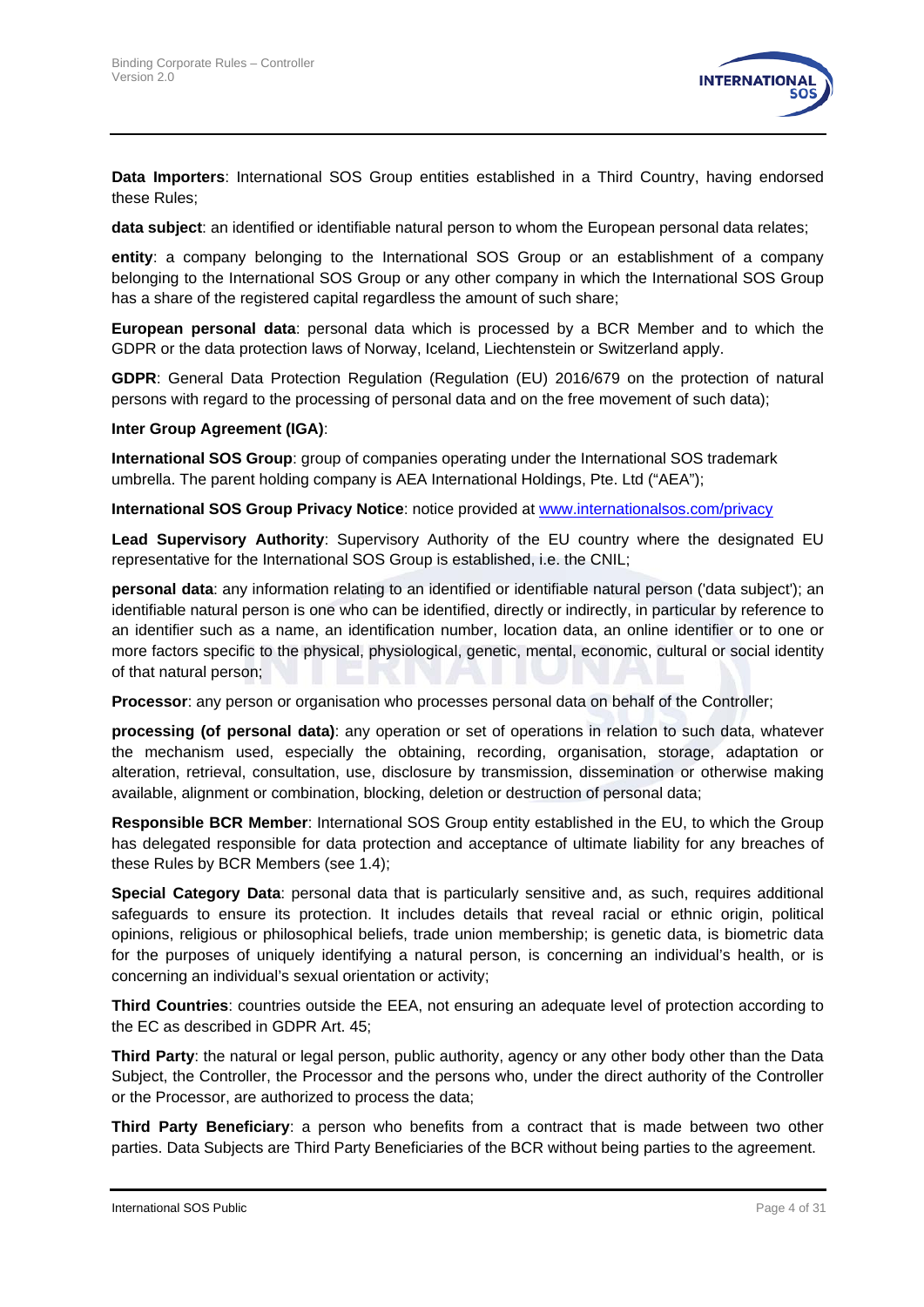

**(data) transfer**: communicating, copying, moving or allowing access to personal data via a network (including remotely), or communicating, copying or moving these data from one media to another, to the extent that the data are subject to processing in the recipient country.

#### **1.2 Scope**

These Rules apply to all BCR Members regardless of their location and competent jurisdiction. The BCR Members, their locations and representatives are listed in [11.](#page-28-0)

These Rules apply to all personal data processing activities carried out by the BCR Members where European personal data is transferred by a Data Exporter acting as Controller in the EEA, to a Data Importer acting as Controller or Processor and any further transfer to another BCR Member or Third Party established in a Third Country.

A list of the processing activities concerned is provided in [10.](#page-19-0)

### **1.3 Endorsement, Duty to Comply and Prevailing Obligations**

By endorsing these Rules via signature of the separate Inter Group Agreement (IGA), BCR Members irrevocably agree to comply, and ensure that their employees comply, with these Rules.

The BCR Members agree to take such measure as may be necessary to ensure that each of them will adjust its processing activities to meet the requirements of these Rules.

In the event these Rules are not complied with, data subjects shall have recourse to the Competent Supervisory Authority.

The provisions in these Rules are in addition to any other obligations relating to European personal data under applicable data protection and privacy laws. Where such laws provide a higher protection for data subjects, they will prevail over these Rules.

#### <span id="page-4-0"></span>**1.4 BCR Member with Delegated Responsibility ("Responsible BCR Member")**

- 1.4.1 To the extent that the International SOS Group's parent company AEA International Holdings, Pte. Ltd. ("AEA") is incorporated in Singapore, thus established outside the European Union, responsibility for data protection is accepted by International SOS (Assistance) SA, established in France ("Responsible BCR Member"), which is also the designated EU representative for the International SOS Group in accordance with GDPR Article 27.
- 1.4.2 Further details about how the governance structure implemented by AEA supports the Responsible BCR Member in carrying out its duties and the nature and extend of liability and indemnification are provided in 5 GOVERNANCE, [6](#page-16-0) [LIABILITY](#page-16-0) and the IGA.
- 1.4.3 The Responsible BCR Member shall ensure
	- the proper implementation of the Rules:
	- monitoring and enforcing compliance of each BCR Member [\(5.2](#page-14-0) [Monitoring Compliance](#page-14-0) and [7](#page-17-0) [SANCTIONS\)](#page-17-0) and management of any breaches in accordance with the applicable International SOS Policies and Procedure;
	- review of the Rules at least annually, keeping them updated, and communicate updates to the BCR Members and the Lead Supervisory Authority [\(5.3\)](#page-16-1);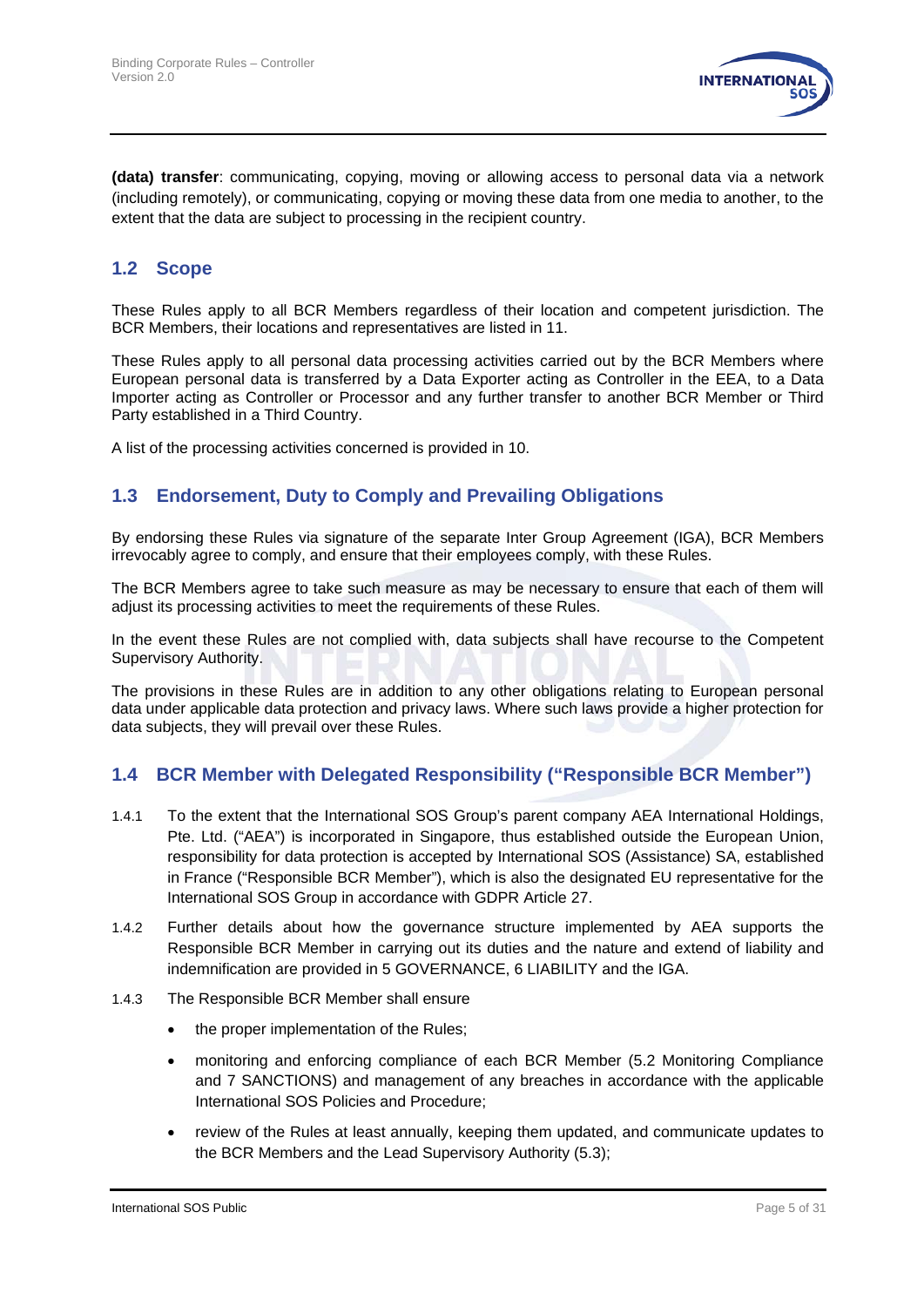

- that it provides general information on any requests to share personal data received from law enforcement or other state security bodies to the Lead Supervisory Authority (e.g. number of applications for disclosure, type of data requested, requester if possible, etc.) where it was prohibited to notify the Supervisory Authority of such requests at the time;
- that transfers of personal data to any public authority are limited and proportionate and never indiscriminate;
- that the Rules, or a public version of the Rules, are easily accessible to the data subjects whose personal data are processed by BCR Members by publishing them alongside the International SOS Group Privacy Notice.
- 1.4.4 A Data Protection Officer (DPO), Europe [\(11.3.2\)](#page-28-1), shall be appointed by AEA in accordance with GDPR Art.37 to represent the Responsible BCR Member and with responsibility to monitor compliance with the Rules.
- 1.4.5 The Responsible BCR Member shall be the prime contact for other BCR Members and the Competent Supervisory Authorities in relation to the BCR.
- 1.4.6 If the legislation of a Third Country would prevent a BCR Member from fulfilling its obligations under these Rules and the IGA, the Responsible BCR Member shall undertake a risk assessment considering the nature and context of the processing, as well as the categories of data subjects and personal data processed and provide recommendations accordingly. If the risk cannot be reduced to an acceptable level, the Responsible BCR Member shall notify the Lead Supervisory Authority.
- 1.4.7 Should a BCR Member receive a request to disclose European personal data from a law enforcement agency or other state security bodies, they should immediately inform the Data Exporter and the Responsible BCR Member. The Responsible BCR Member should notify the Lead Supervisory Authority and, where applicable, the Controller about the request, including information about the data requested, the requesting body, and the legal basis for the disclosure. Should such a notification be prohibited by law, to preserve the confidentiality of an investigation, the Responsible BCR Member or the applicable BCR Member, in concert with the International SOS Chief Data Protection Officer and Privacy Team, shall use their best efforts to obtain the right to waive this prohibition, fully or partially, so as to be able to share as much information as possible with the Lead Supervisory Authority and if requested by the Lead Supervisory Authority, provide information to demonstrate what actions it has taken under this section (unless this would also be prohibited by law).

# **2 UNDERTAKINGS**

## **2.1 Undertakings Given by All BCR Members**

#### 2.1.1 **Data Protection Policy**

All BCR Members shall process personal data only in accordance with International SOS Group Policies, adopted Standards and Procedures listed in [8.](#page-18-0) In particular, they must adhere to the principles and meet the obligations set out in the International SOS [Data Protection Policy:](https://www.internationalsos.com/-/media/corporate/files/documents/policies/policy_dataprotection.pdf)

**Accountability**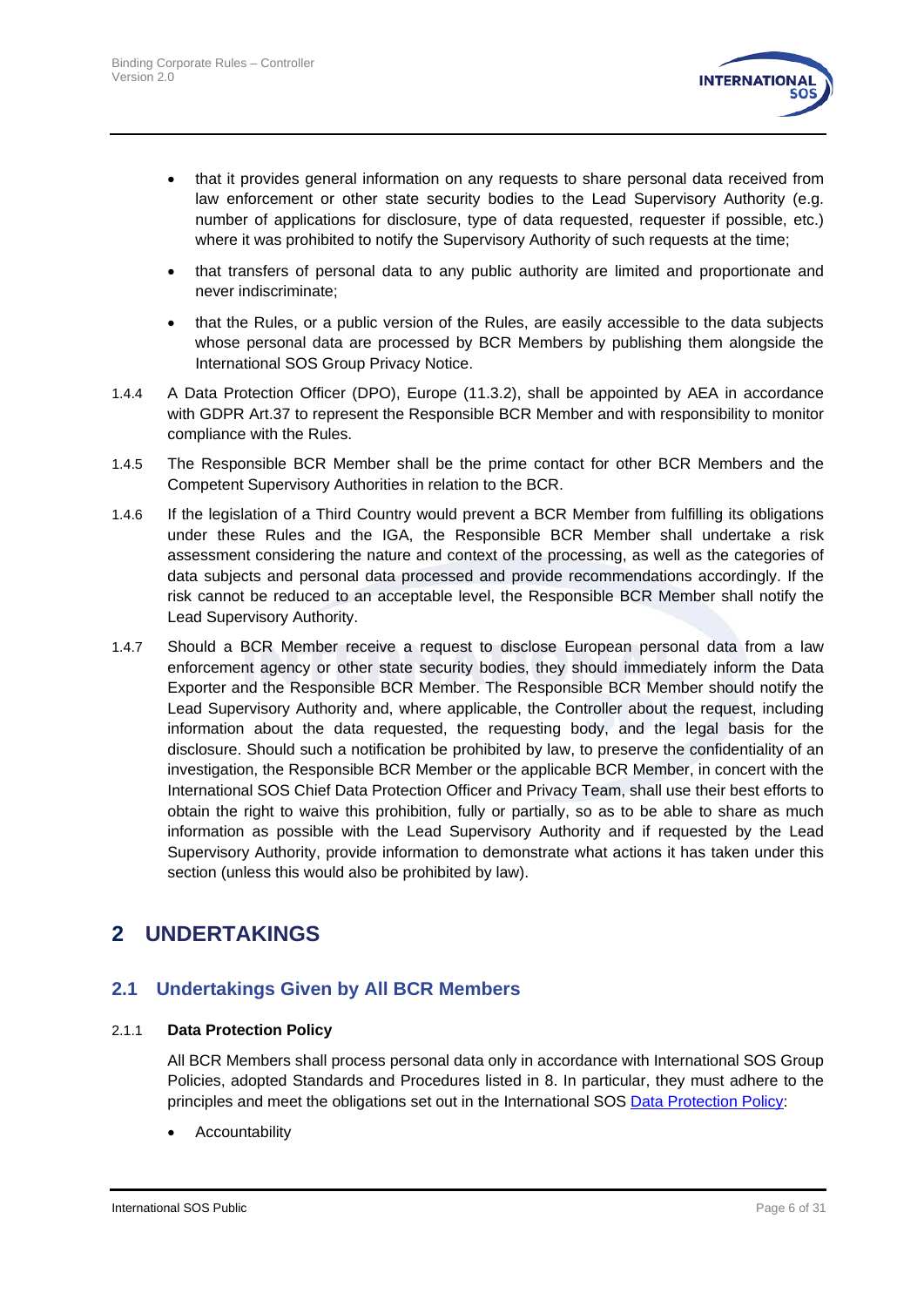

- Purpose Limitation
- Lawfulness, Transparency and Fairness
- Data Minimisation and Accuracy
- Retention and Destruction
- **Security**
- Data Subject Rights
- Challenging Compliance and Complaints
- "Data Protection by Design and Default" Data Protection Impact Assessments.

#### 2.1.2 **Accountable Manager**

Each BCR Member shall appoint an individual, usually the General Manager, in charge of ensuring adherence with these Rules, and a Data Protection Expert, supporting the administrative aspects of monitoring compliance, and communicate this information to the Responsible BCR Member.

In countries where the law requires the appointment of a Data Protection Officer with specific responsibilities, the Accountable Manager shall appoint a suitable person to the role in concert with the Chief Data Protection Officer and Privacy Team.

#### <span id="page-6-0"></span>2.1.3 **Security**

BCR Members shall implement appropriate technical and organisational measures, with regard to the nature of the data and the risks of the processing, to preserve the security of the data and, in particular, prevent their alteration and damage, or access by non-authorised parties. This shall include the conclusion of contracts between Data Exporters and Importers that include International SOS standard Information Security clauses and, where the Importer acts as Data Processor, Data Processing Agreement. BCR Members shall implement such measures in compliance with the International SOS Data Protection Policy, Information Security Policy, Contracts Policy, Data Retention, Archiving and Destruction Policy and any other applicable Group Policies.

#### <span id="page-6-1"></span>2.1.4 **Data Breaches**

BCR Members shall notify all personal data breaches without undue delay in accordance with the International SOS Data Breach Contingency Plan to ensure timely risk assessment by the responsible legal team and notification to the relevant data protection authorities and the data subject(s) where required. Records stating basic facts about personal data breaches, associated risk assessments and mitigating and remedial actions taken shall be maintained in the International SOS incident reporting system and made available to the relevant Supervisory Authorities if requested.

#### 2.1.5 **Data Subject Complaints, Claims and Requests**

The BCR Member receiving any data subject complaint or claim is in principle responsible for handling any communication with the data subject unless in a specific case the affected BCR Member and the responsible Data Protection Officer or the Privacy Team agree otherwise.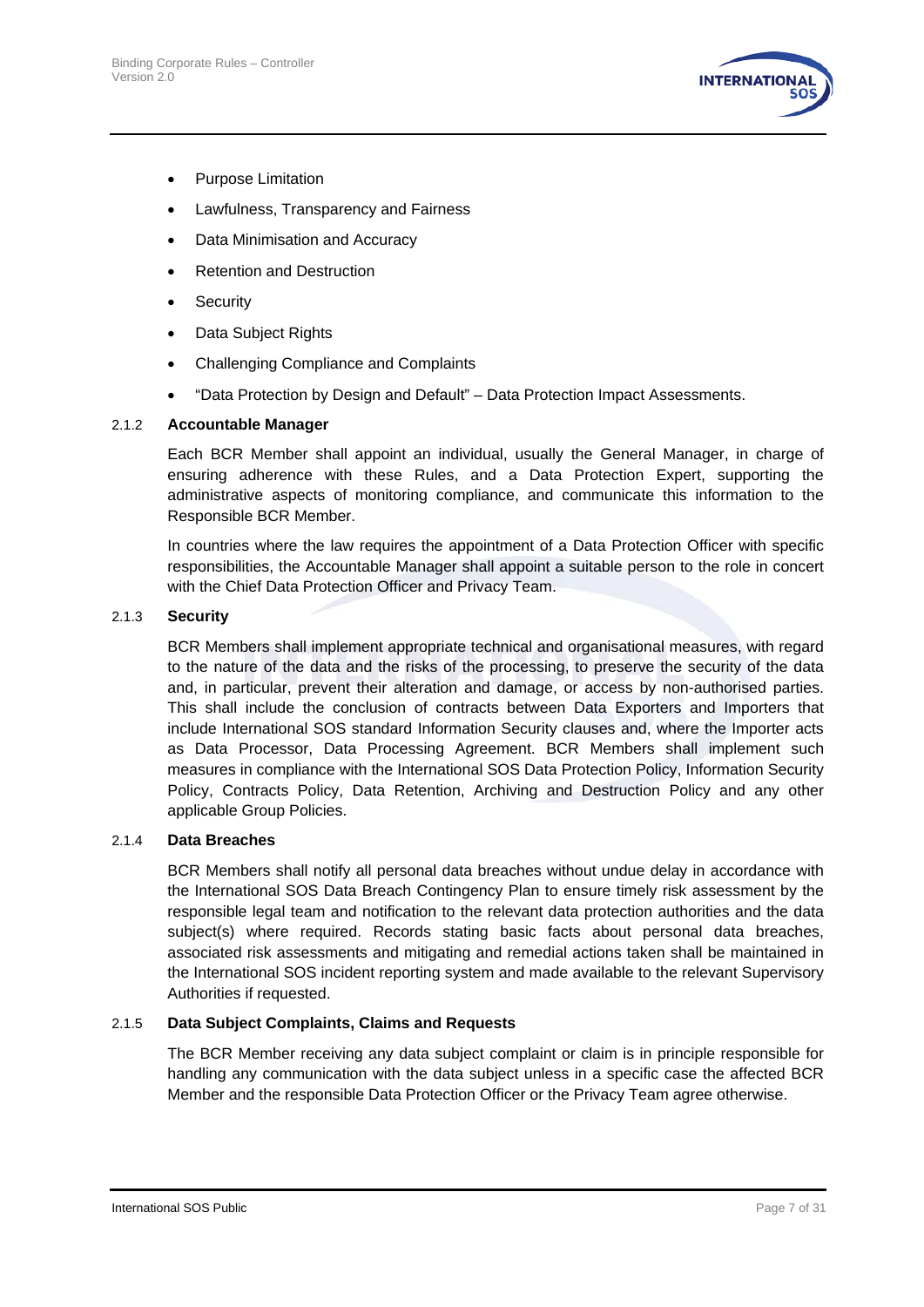

Data subject rights requests are managed by the Privacy Team in accordance with the Data Subject Rights Requests Procedure. BCR Members shall direct such requests in accordance with the procedure and, where required, support the fulfilment in a timely and proactive manner.

#### 2.1.6 **Records of Processing**

BCR Members shall at all times maintain complete and accurate records of their personal data processing activities within the processing register provided by the International SOS Group. Such records must include the following information:

- the name of the BCR Member and of the employee tasked with overseeing the processing activity and who is responsible to keep the record updated,
- the name and contact details of the responsible data protection officer;
- the categories of data subjects and of types of personal data concerned;
- the purposes of the processing;
- the data retention limits:
- a general description of the technical and organisational security measures implemented.
- the categories of recipients to whom the personal data is transferred or who have access to the personal data;
- description of the data asset(s) used to receive, store, transfer and otherwise process the personal data
- identification of any vendor(s) undertaking part or all of the personal data processing on behalf of the BCR Member, the Third-Party risk assessments completed in relation to the processing and the agreements entered into with such vendors;
- identification of all countries that the personal data may be transferred to and what safeguards have been implemented.

#### 2.1.7 **Data Protection Impact Assessment**

BCR Members shall undertake Data Protection Impact Assessments in relation to any new "High Risk" personal data processing they intend to implement or when an intended change to an existing processing activity, may lead to a high risk to data subjects' rights and freedoms.

Transfers of European personal data to Third Countries shall automatically trigger a Data Protection Impact Assessment and include an assessment of each transfer in accordance with the latest guidance from the European Data Protection Board on transfer impact assessments and supplementary measures.

BCR Members shall develop treatment plans and carry out actions to address any risks identified in the process, as well as undertaking annual reviews of the continued appropriateness and efficacy of the risk treatment.

#### 2.1.8 **Training and Awareness**

BCR Members shall ensure that their employees and processors that have permanent or regular access to personal data, are involved in the collection of personal data or in the development of tools used to process personal data, complete appropriate general and role-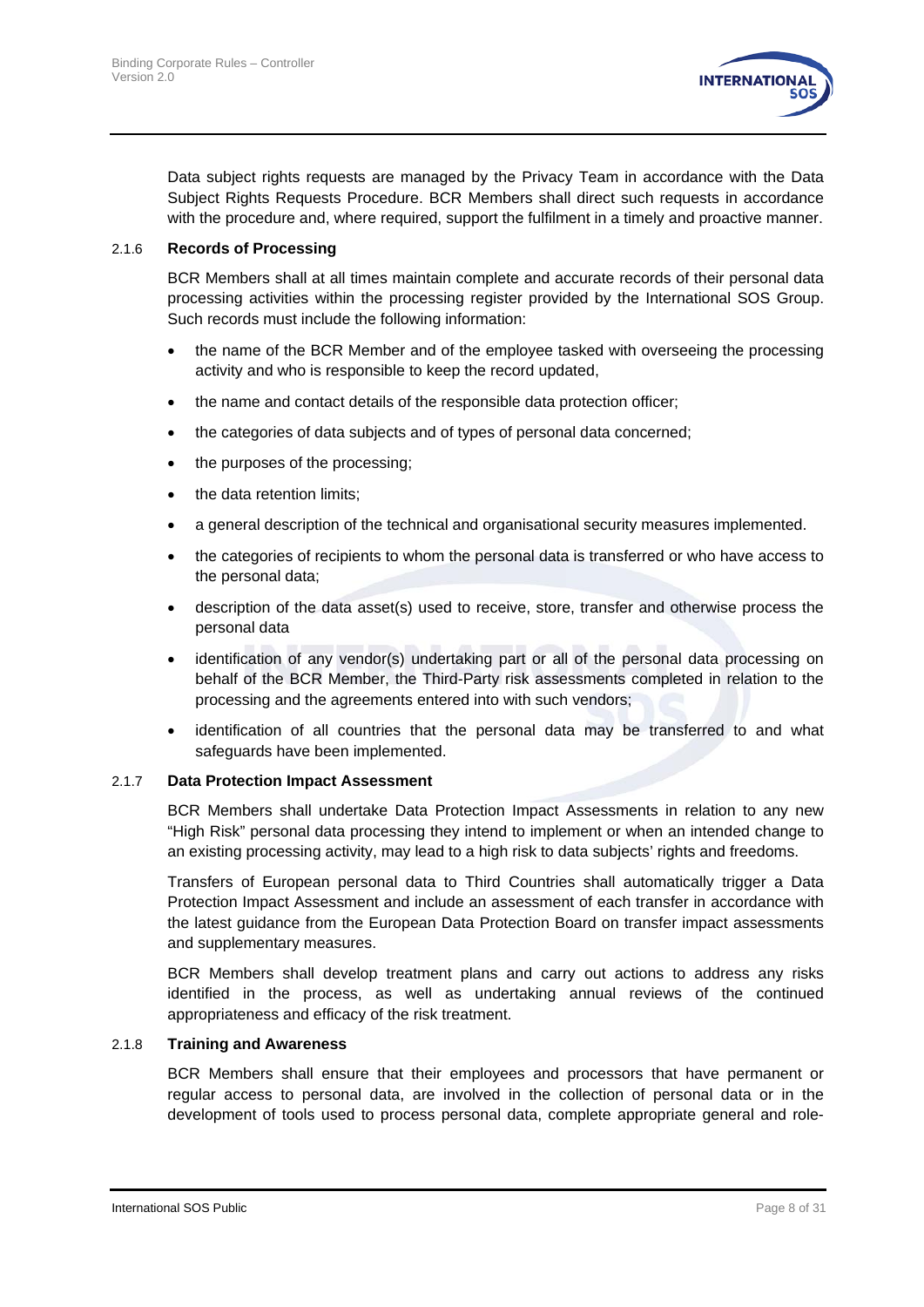

specific training and, at a minimum, the International SOS Group mandatory annual Compliance E-Learning.

BCR Members shall inform their staff of the binding nature of the content of these Rules, of the means to comply by providing relevant procedures, and of the disciplinary measures that may be taken in case of failure to comply. This can be accomplished via the completion of the Compliance E-Learning which requires acknowledgement that the Data Protection Policy and BCR have been read and consequences of non-adherence understood.

#### 2.1.9 **Participation in Audits**

BCR Members shall actively participate in the internal and external audits undertaken to ascertain compliance with these Rules in accordance with [5.2](#page-14-0) [Monitoring Compliance.](#page-14-0) They shall develop Non-Compliance Corrective Action (NCCA) plans in response to any findings, take action accordingly and confirm their effectiveness in addressing the non-conformities. The current status of NCCA shall be made available to the Responsible BCR Member, DPO, Europe and Privacy Team on request.

#### 2.1.10 **Mutual Cooperation**

BCR Members shall co-operate and support each other to provide timely and comprehensive privacy notices to data subjects and to appropriately manage any request, complaint or claim from data subjects in accordance with [3](#page-10-0) RIGHTS OF DATA [SUBJECTS](#page-10-0) and [4](#page-11-0) [COMPLAINTS](#page-11-0) and any investigations or other actions by a Supervisory Authority.

#### 2.1.11 **Cooperation with the Competent Supervisory Authority**

BCR Members shall co-operate with, provide their processing records to, and submit their personal data processing activities and risk assessments to audits on request from a Competent Supervisory Authority. They shall collaborate with the Responsible BCR Member, DPO, Europe and Privacy Team to comply with advice received from the Competent Supervisory Authority in relation to the Rules.

#### <span id="page-8-1"></span>2.1.12 **Regulatory Obligation Impacting Compliance / Requests for Disclosure**

If a BCR Member considers that the legislation applicable to it would prevent it from complying with the Rules or the IGA or have a substantial adverse effect on the protections provided by these Rules or the IGA, the BCR Member shall notify the Responsible BCR Member, DPO, Europe and the Chief DPO, unless this would be prohibited by a law enforcement authority or state security body, for example where secrecy is required to preserve the confidentiality of a law enforcement investigation (a "secrecy requirement").

#### <span id="page-8-0"></span>**2.2 Undertakings Given by BCR Members as Data Exporters**

#### 2.2.1 **Continuous Compliance with GDPR and BCR**

The Data Exporters warrant that their processing, including the transfer itself, of the personal data has been, is and will continue to be carried out in compliance with the International SOS Data Protection Policy and these Rules, thus continuing to assure the adequate level of protection of rights and freedoms afforded to data subjects under the GDPR as implemented by the EU member states.

#### 2.2.2 **Assessment of Third Country Regulations**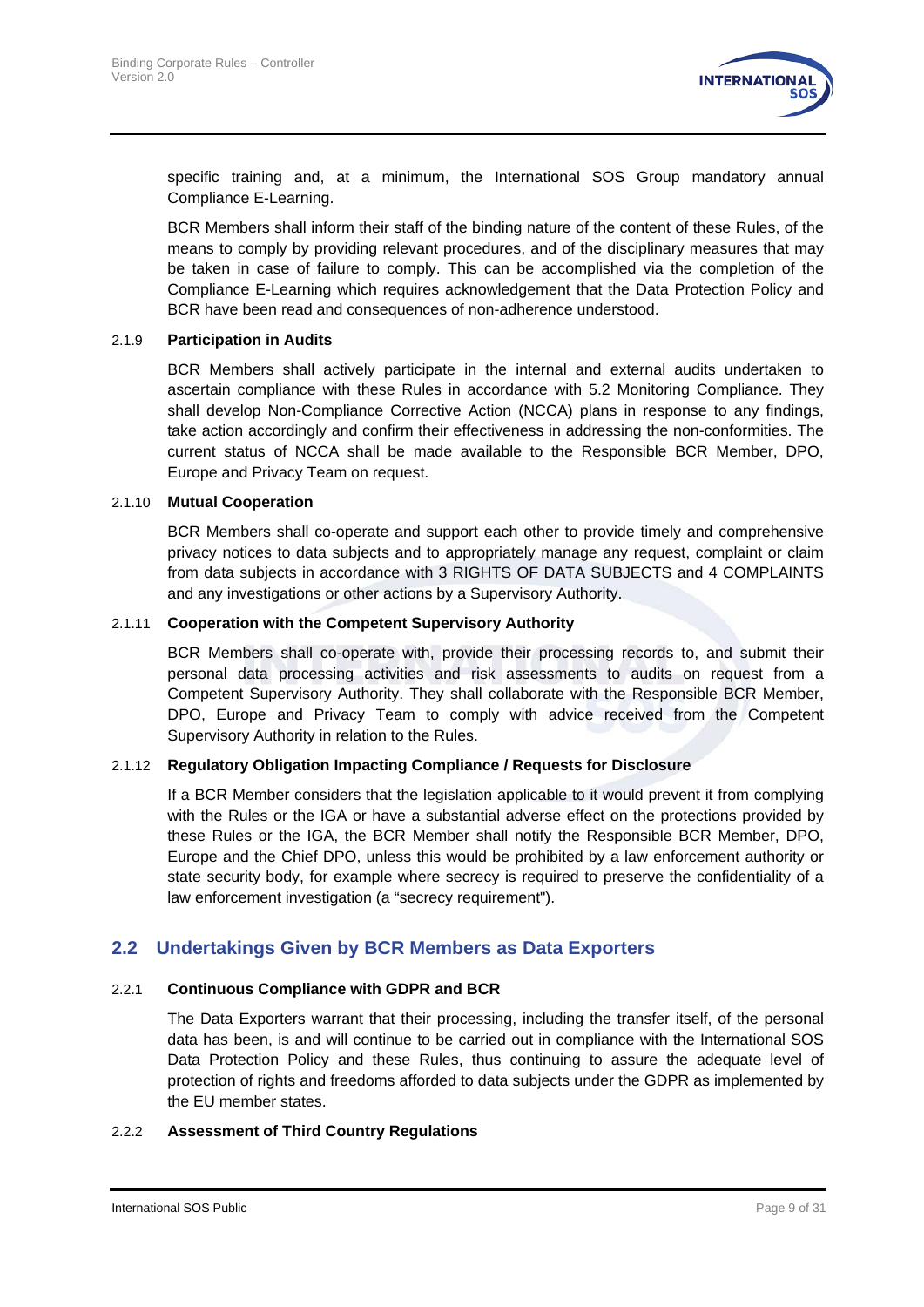

In particular, they shall transfer personal data to a Data Importer only if, having taken due account of the specific context of the transfer and intended processing, the laws to which the Data Importer is subject, and considering any supplemental safeguards to those specified in these Rules (including technical and organisational measures), they have deemed that the laws of the Third Country in which the Importer is established and/or processes the personal data do not prevent their compliance with the Rules.

#### <span id="page-9-0"></span>2.2.3 **Informing Data Subjects of Transfers**

The Data Exporters shall ensure that data subjects are made aware of the transfer of their data to a Third Country, and of these Rules safeguarding such transfer, by way of providing a privacy notice and/or linking to the International SOS Group Privacy Notice and including this information there.

#### **2.3 Undertakings Given by BCR Members as Data Importers**

#### 2.3.1 **Absence of Regulatory Obligation Impacting Compliance**

Data importers warrant that at the time of their endorsement of these Rules, having taken due account of the specific context of the processing, the laws to which they are subject in the country in which they are established and/or process the personal data, and considering any supplemental safeguards to those specified in these Rules (including technical and organisational measures), they have no reason to believe that the applicable laws prevent them from fulfilling their obligations under the Rules.

#### 2.3.2 **Purpose Limitation**

Data Importers undertake to process the personal data transferred in accordance with the intended purpose at the time of collection and consequently to process personal data only in a manner compatible with the purpose of the transfer.

#### 2.3.3 **Meeting Conditions for Further Transfers**

Data importers shall only process and transfer personal data to another importer if the conditions set out in [2.2](#page-8-0) are fulfilled.

<span id="page-9-1"></span>Prior to any onward transfers to recipients that are not BCR Members, Data Importers shall ensure that

- by way of the International SOS Group's third-party risk assessment process it has been ascertained that the recipient will have in place appropriate technical and organisational measures, equivalent to those provided by the BCR Members;
- they conclude a contract with the recipient that include the standard International SOS Information Security clauses or equivalent, specifying the security measures taken by the entity to which the transfer is made;

#### 2.3.4 **Safeguarding Transfers to Third Countries**

When a further transfer is made, so that processing of the personal data will take place in a Third Country, the Data Importer shall ensure that the personal data is adequately protected in accordance with Art. 45 of GDPR or where appropriate, implement appropriate safeguards with the recipient in accordance with GDPR Art. 46, such as EC Standard Contractual Clauses. Any exemption to this, applying one of the derogations set out in GDPR Art. 49, must be exceptional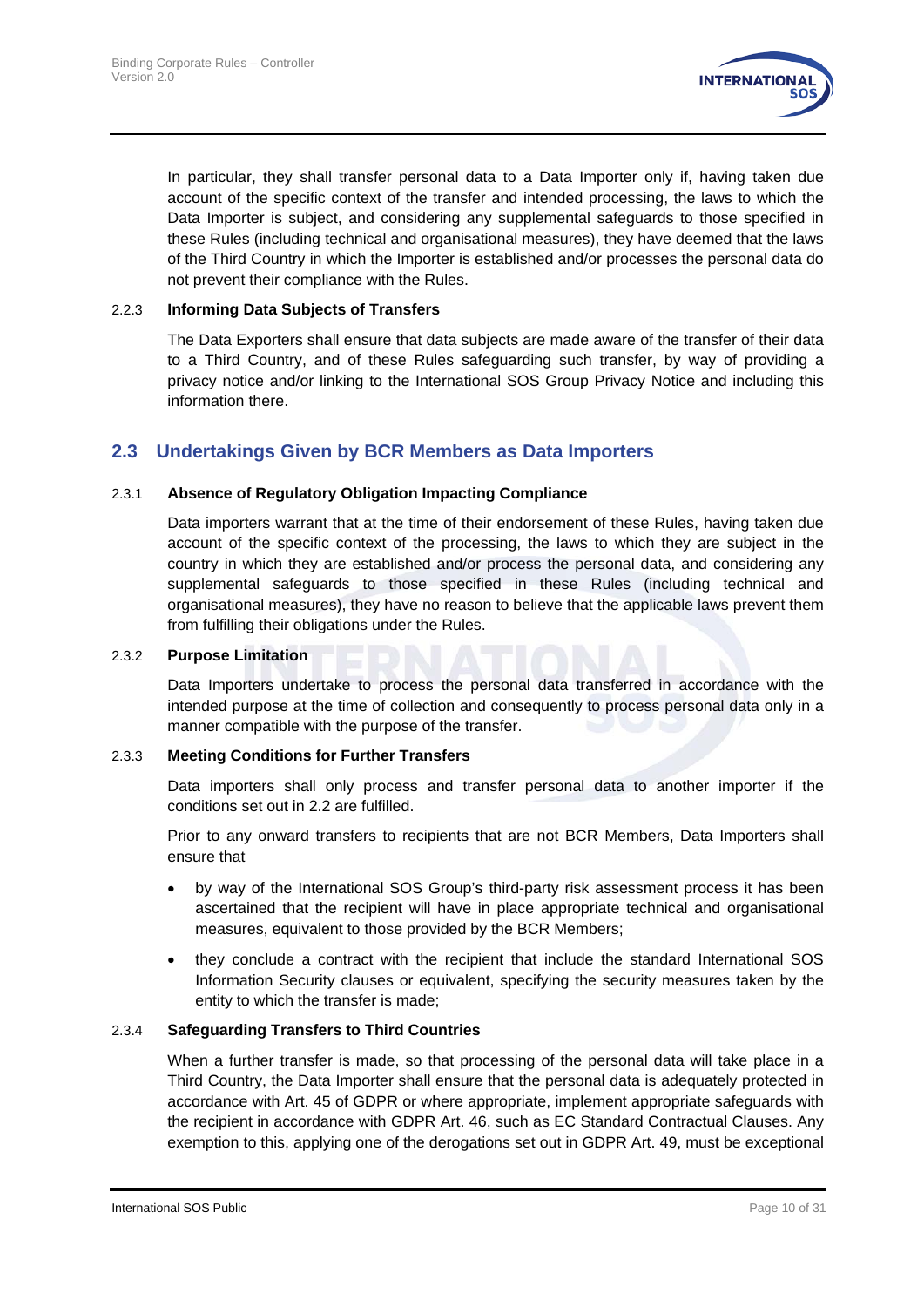

and ad hoc in nature and shall require prior approval on a case-by-case basis by the Responsible BCR Member.

#### **2.4 Additional Undertakings Given by BCR Members as Data Importers and Processors**

#### 2.4.1 **Data Processing Agreements**

Any sub-processing approved by the data exporter shall be carried out only in accordance with the standard terms provided in the International SOS Data Processing Agreement.

#### 2.4.2 **Conditions for Engaging Sub-Processors**

The Data Importer acting as Processor may transfer the personal data to any sub-processor, on the condition that the Data Exporter has been informed and consents to this. The Data Exporter's consent to this sub-processing shall be recorded in the service agreement or Data Processing Agreement between the Data Exporter and Importer. The agreement shall specify that any sub-processor must be bound by an obligation to comply with these Rules. The Rules shall either be attached to or linked to in the agreement.

#### 2.4.3 **Change of Sub-Processors or Processing Locations**

The Processor must inform the Data Exporter of any planned change involving the use of sub-Processors, prior to the transfer of personal data to any new sub-Processor and/or location. The data exporter may oppose the planned change and/or terminate the Service Agreement entered into with the Processor, in accordance with the provisions of the agreement.

## <span id="page-10-0"></span>**3 RIGHTS OF DATA SUBJECTS**

#### 3.1.1 **Accessibility of BCR and Information about Transfers**

The BCR or a public version of the BCR shall be published alongside the International SOS Group Privacy Notice so as to be easily accessible to data subjects.

The International SOS Group Privacy Notice shall include information about the purpose of any transfer of personal data to Third Countries, identity of the recipient(s), and the nature and location of the processing carried out by the recipient.

#### 3.1.2 **Enforcement and Recourse for Third Party Beneficiaries (Data Subjects)**

As Third Party Beneficiaries, data subjects can enforce their rights in relation to any breaches of these Rules.

Specifically, data subjects have the right to:

- be informed, access their personal data, ask for rectification or erasure, restrict or object to processing and data portability.
- claim enforcement of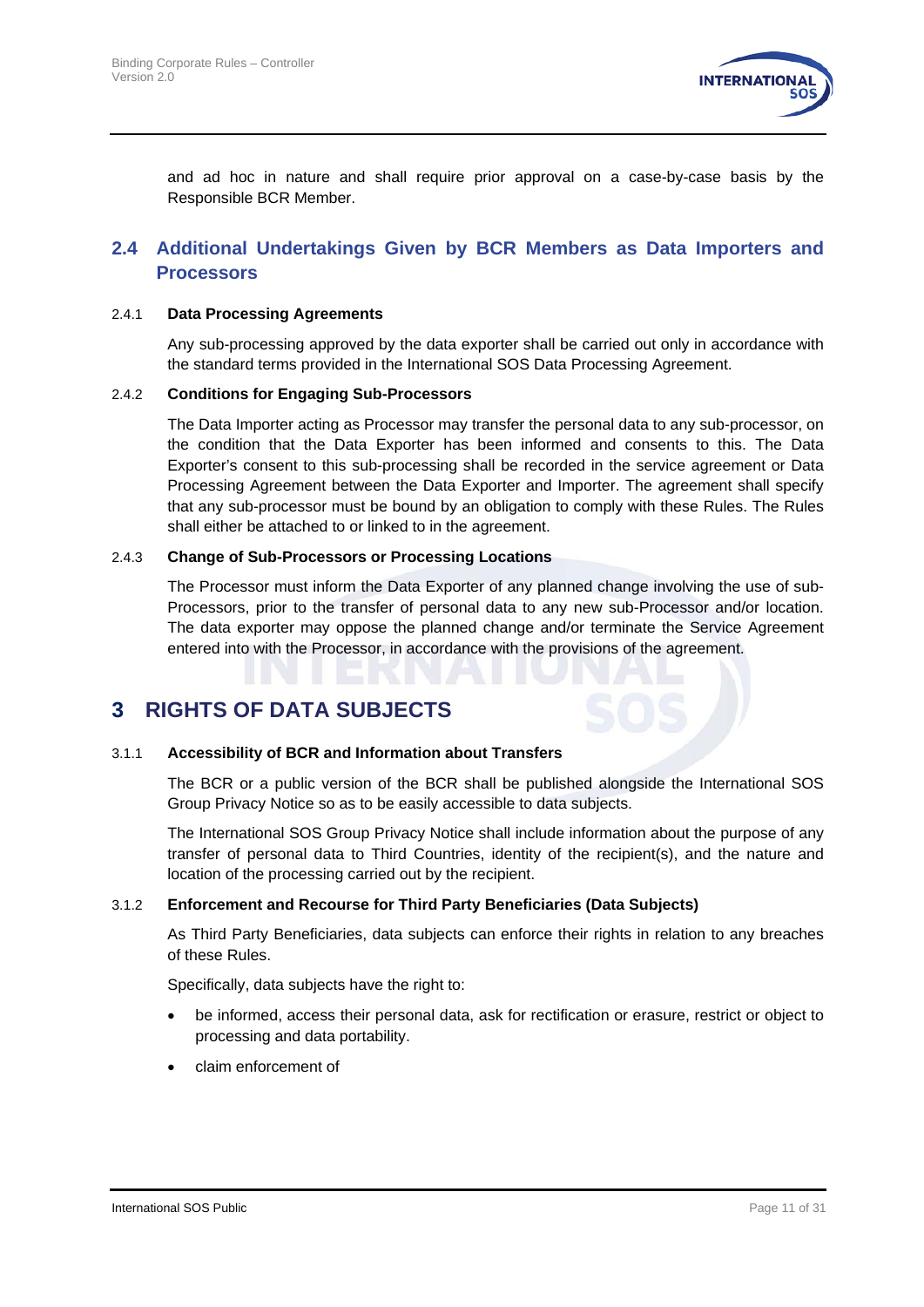

- o Data Protection Principles as set out in the International SOS Data Protection Policy (2.1.1)
- o the security and confidentiality obligation [\(2.1.3\)](#page-6-0);
- o the obligation for the BCR Members to immediately inform the Responsible BCR Member if the legislation applicable to it may prevent it from fulfilling its obligations under these Rules [\(2.1.7\)](#page-8-1);
- o BCR Members' duty to cooperate with each other (2.1.5) and/or with the Competent Supervisory Authority (2.1.8);
- o the Obligation not to make onward transfers outside the group without informing the data subjects and without entering into an appropriate agreement with the entity [\(2.2.3](#page-9-0) and [2.3.4\)](#page-9-1);
- o accessibility of the BCR (3.1.1)
- o their right to complain (4)
- $\circ$  their right to seek other means of recourse and compensation [\(4.5\)](#page-12-0)
- obtain, when they have suffered damage as a result of unlawful processing or any act incompatible with these Rules a correction of the actions or inactions that violated the Rules and, if appropriate, compensation for damage suffered.
- apply to the Competent Supervisory Authority and/or refer the matter to the competent courts, in accordance with [4.6](#page-13-0) for all violations of these Rules and their rights as specified herein.

# <span id="page-11-0"></span>**4 COMPLAINTS**

#### **4.1 Procedure**

- 4.1.1 Data subjects may lodge a complaint about unlawful processing or an act relating to them that is incompatible with these Rules, by following the guidance provided in the International SOS Group Privacy Notice.
- 4.1.2 If a complaint is received by a BCR Member through any other means, they shall acknowledge receipt of the complaint, follow their usual complaints procedure, and involve the responsible Data Protection Officer, Legal Team or Privacy Team to investigate and resolve any dispute within a reasonable timeframe as set out below.
- 4.1.3 If a complaint relates to a previously unidentified data breach or a breach of these Rules, it shall also be managed in accordance with the Data Breach Contingency Plan and applicable incident management procedures as described in [2.1.4.](#page-6-1)

#### **4.2 Directing Complaints**

4.2.1 Before any personal data is released to the complainant, their identity or their authorisation to act on the data subject's behalf must be confirmed.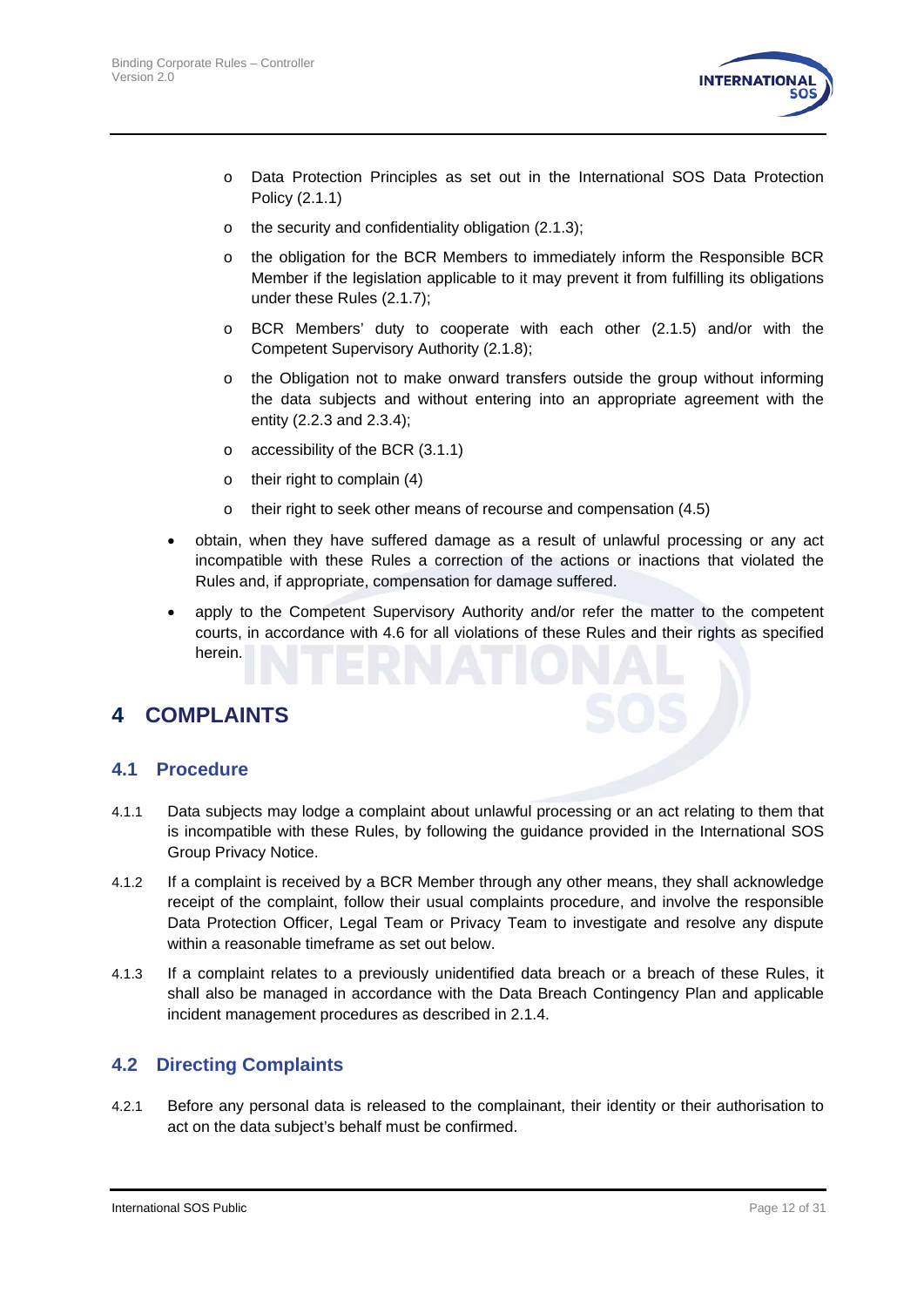

- 4.2.2 All complaints shall be sent in a timely manner to the BCR Member responsible for the processing in question, who shall be responsible for handling them in accordance with these Rules.
- 4.2.3 In the event that the data subject is unable to receive a satisfactory response from the BCR Member because it is no longer an operating entity, ceased to legally exist or has become insolvent, without all of its obligations having been transferred by contract or by the effects of the law, to its legal successor, the entity in claim shall handle the data subject's claim or complaint in accordance with these Rules.

#### **4.3 Timely Resolution of Complaints**

- 4.3.1 Upon receipt of a complaint, and no later than within five business days, the data subject should receive an acknowledgement of receipt together with the following:
	- the identity of the entity and/or employee in charge of handling the complaint;
	- the approximate length of time required to handle the complaint, or an immediate answer, or a request for additional documents.
- 4.3.2 The data subject shall be kept informed of the progress of the review of the complaint.
- 4.3.3 Complaints should be fully addressed without undue delay and a response sent to the data subject within 30 calendar days of the date of receipt or from when the identity of the data subject has been verified. In some cases of greater complexity, this period may be extended by a further two months. The data subject shall be informed if an extension is required before the initial 30 days have elapsed.
- 4.3.4 At the end of the review, the data subject shall be informed:
	- whether the complaint has been found to be justified or is dismissed;
	- of the proposed solution and available remedies;
	- of other means of recourse as described in [4.5](#page-12-0) and 4.6.

#### **4.4 Role and Autonomy of the Person in Charge of the Investigation**

- 4.4.1 The designated individual is responsible for:
	- managing complaints lodged by data subjects;
	- where applicable, opening an investigation to gather and review the facts.
- 4.4.2 The individual designated to manage the complaint and find a solution to the dispute shall act with independence, neutrality and impartiality in the exercise of his or her mission. They must help the data subject and the BCR Member concerned to find a solution.

#### <span id="page-12-0"></span>**4.5 Other Means of Recourse**

4.5.1 If a data subject is not satisfied with the manner in which their request, complaint or claim has been processed or if no answer is given within the time limits stated, they may contact the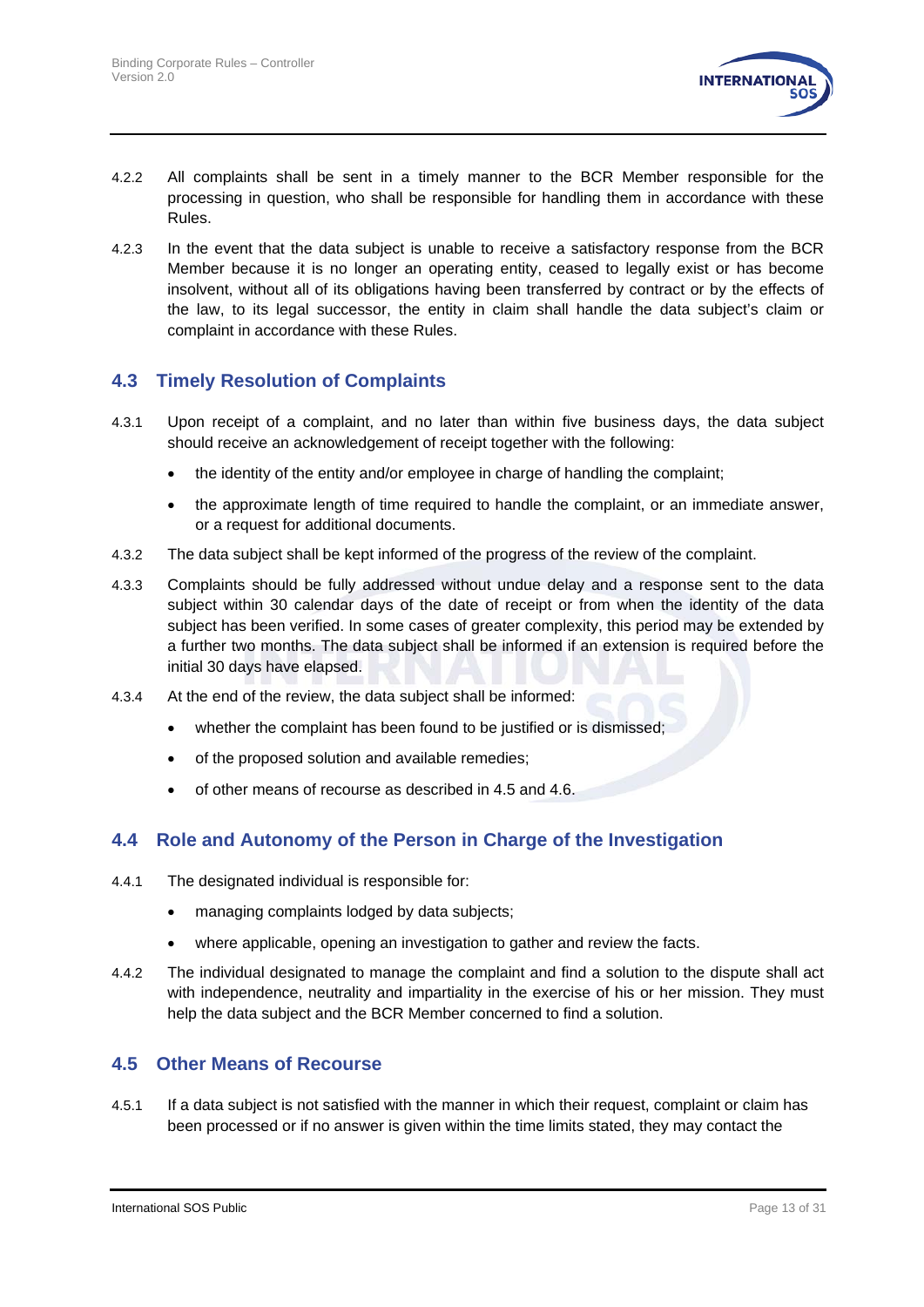

DPO, Europe at [dpo.europe@internationalsos.com](mailto:dpo.europe@internationalsos.com) or Chief DPO at [dpo@internationalsos.com.](mailto:dpo@internationalsos.com)

4.5.2 The data subject may also raise the issue before the Supervisory Authority in the EU Member State of his or her habitual residence, place of work or place of the alleged infringement or bring a claim before a competent court as set out in 4.6.

#### <span id="page-13-0"></span>**4.6 Competent Jurisdiction**

- 4.6.1 If no amicable settlement can be found between the data subject and the entity concerned pursuant to the internal complaint process described in [4,](#page-11-0) the data subject may refer the matter to the competent court in order to obtain a judicial remedy, the right to redress or, where appropriate, compensation for the damage suffered as a result of a violation of the Rules.
- 4.6.2 The competent courts shall be:
	- the court of the place in which the data exporter is established within the EU; or
	- the court of the place where the data subject has his or her habitual residence.

# **5 GOVERNANCE**

#### **5.1 Governance Structure**

- 5.1.1 The International SOS Data Protection Policy provides detailed information in section "5. GOVERNANCE: AUDIT, MANAGEMENT REVIEW AND CONTINUOUS IMPROVEMENT".
- 5.1.2 The AEA Executive Committee shall appoint a DPO, Europe in accordance with (GDPR Art. 38- 3) to represent the Responsible BCR Member and ensure that they are sufficiently resourced and supported to carry out their duties. Details of the DPO, Europe are available at [11.3.2.](#page-28-1)
- 5.1.3 The DPO, Europe advises the AEA Executive Committee via the Chief DPO, who is also the Group General Counsel and member of the AEA Executive Committee (11.3.1).
- 5.1.4 In accordance with GDPR Art.39, and specifically in relation to these Rules, the DPO, Europe is responsible to
	- maintain accuracy and completeness of the BCR, keeping records of the modifications of the Rules and up to date list of BCR Members;
	- stay up to date with any changes or additions to the
	- deal with audit requests from Competent Supervisory Authorities;
	- monitor and report to the AEA Executive Committee on compliance with the BCR, with support from the Privacy Team and leveraging the International SOS internal audit program [\(5.2\)](#page-14-0);
	- ascertain any new BCR Members ability to comply with these Rules through independent audit and/or data protection risk assessment in relation to their personal data processing activities (5.3.7)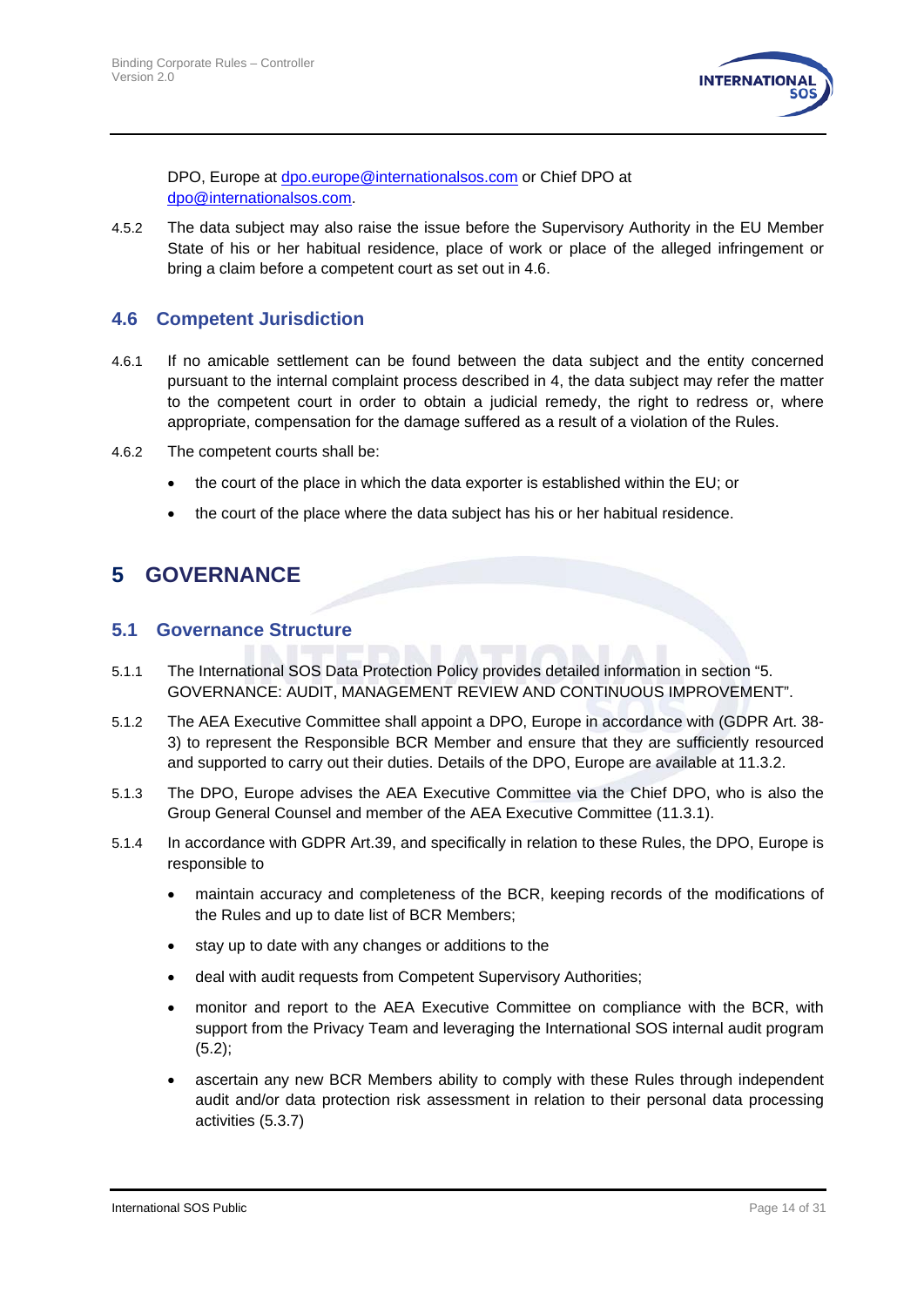

- 5.1.5 The International SOS Privacy Team shall be responsible to
	- ensure that the compliance obligations under these Rules are communicated for the organisation at board level and to stakeholders in all business lines and functions;
	- escalate residual privacy and data protection related risks to the AEA Risk Management Committee;
	- work closely with Information Security, Security, legal teams and the DPO, Europe to respond effectively to data breaches and meet regulatory notification requirements;
	- ensure adherence to these Rules during procurement process and/or product development process including information security review, privacy impact assessment, legal review.
	- hold BCR Members accountable for maintenance of Data Asset and personal data Processing Inventory records;
	- respond to data subject rights requests;
	- advise on responses to complaints from data subjects;
	- support BCR Members with the development of compliance measures / remedial action plans;
	- enforce the requirement for and support BCR Members with Data Protection Impact Assessments.
- 5.1.6 Compliance with training requirements shall be monitored by local HR teams and regularly reported to the responsible General Manager by the local Data Protection Expert or DPO (where appointed).
- 5.1.7 Complaints and data breaches shall be dealt with by the persons nominated for such tasks by each BCR Member in accordance with the relevant procedures. When such incidents are escalated to the responsible legal team, they may involve the DPO, Europe and/or Privacy Team if required to resolve a dispute, substantiate applicability or liability in the context of these Rules and provide advice on notification obligations.

#### <span id="page-14-0"></span>**5.2 Monitoring Compliance**

- 5.2.1 The International SOS Group shall conduct internal and/or external audits at least annually, covering all requirements of these Rules and processing carried out by BCR Members, as well as any additional ad-hoc audits and risk assessments as specified and requested by the DPO, Europe and Responsible BCR Member.
- 5.2.2 The International SOS Group may adopt a standard providing controls gleaned from the provisions of the GDPR and undertake to maintain independent certification to such a standard. Such certificate should be made available to the data subjects alongside these Rules.
- 5.2.3 The scope and frequency of the audits shall take into consideration the risks to personal data processes and activities and previous audit performance, in accordance with the International SOS Internal Audit Policy, ensuring that: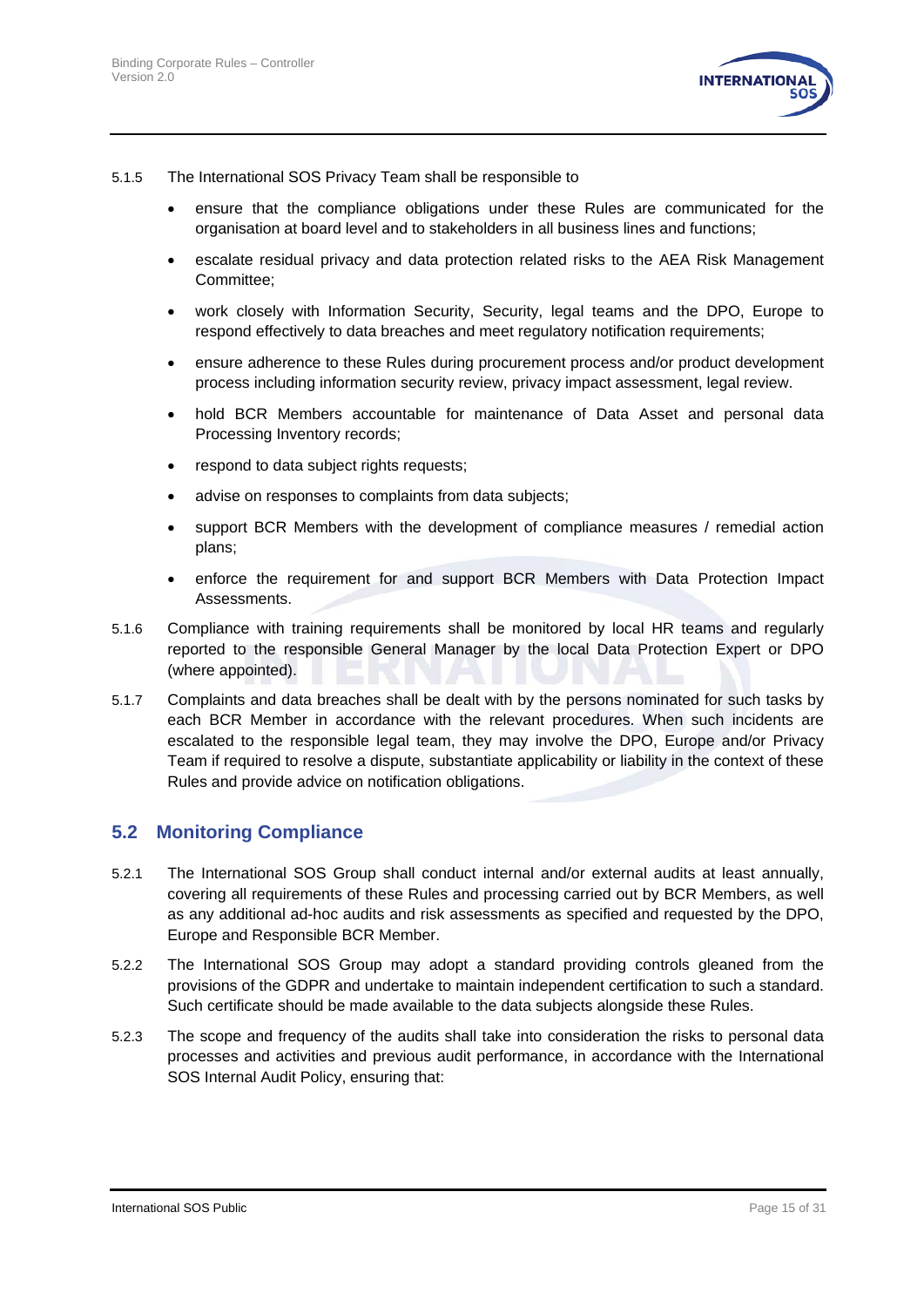

- audit scope includes all compliance obligations and relevant activities of BCR Members in accordance with these Rules;
- audits are carried out by appropriately trained, competent auditors;
- impartiality of auditors is ensured;
- audit reports detail any significant deviation from requirements of the requirements set out in these Rules.
- 5.2.4 Audit reports shall be shared following the conclusion of each audit to the Privacy Team, BCR Member's top management and Group Executive Committee. Each audit report shall include actions related to the specific observations and recommendations. The AEA Executive Committee member responsible for the audited business line or function is responsible for ensuring that recommended actions be addressed and for reporting to the AEA Risk Management Committee as to the open remedial actions. with International SOS Internal Audit Policy
- 5.2.5 Management reviews attended by each BCR Member's top management shall be performed at appropriate planned intervals, annually as a minimum, to review compliance with these Rules.
- 5.2.6 The management review shall include the following topics:
	- status of previous management review action plans;
	- results of internal and external audits;
	- customer satisfaction and feedback from interested parties including complaints;
	- incidents, breaches, nonconformities and associated corrective actions;
	- the effectiveness of actions taken to address the Data Protection Impact Assessment; monitoring and surveillance results;
	- performance of suppliers and service providers;
	- any change related to the Data Protection Impact Assessment;
	- any changes of the Rules.
- 5.2.7 BCR Members shall determine opportunities for improvement and implement necessary actions to meet their compliance obligations in relation to these Rules.
- 5.2.8 When a non-compliance is identified, the BCR Member shall:
	- take action to address the immediate issue;
	- evaluate actions through the identification of a root cause of a nonconformity to prevent recurrence elsewhere;
	- implement the action plan, verify that the corrections have been effectively implemented.
- 5.2.9 BCR Members shall retain documented information as evidence of the nature of the nonconformities and the related corrective actions.
- 5.2.10 BCR Members will provide copies of the result of any audit to a Competent Supervisory Authority and will agree to audits by a Competent Supervisory Authority in accordance with European data privacy laws.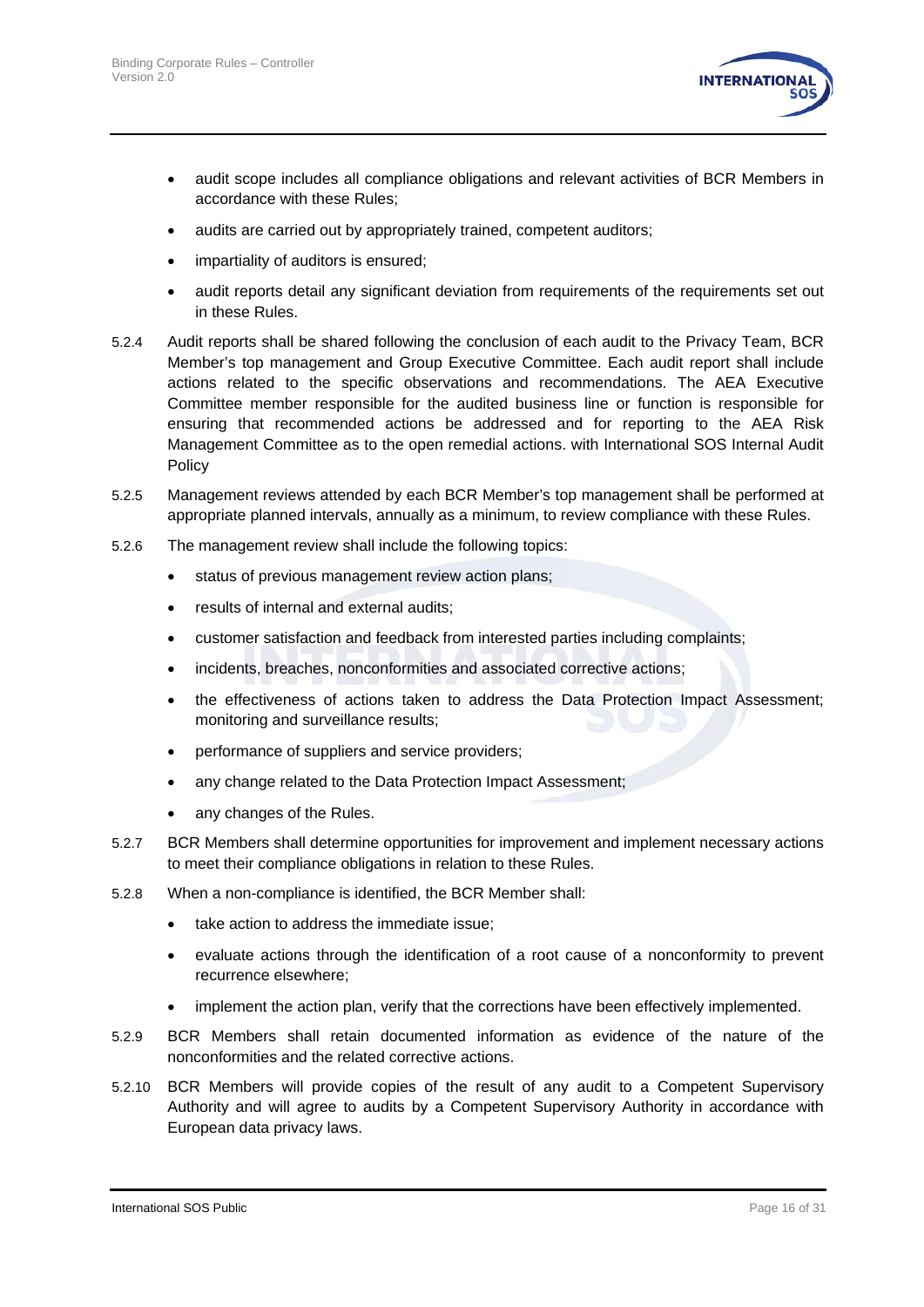

#### <span id="page-16-1"></span>**5.3 Changes to the Rules**

- 5.3.1 Changes in regulations, guidance from the data protection authorities or the company structure may necessitate an update of the Rules.
- 5.3.2 The content of the BCR may be modified by AEA, with the support of the DPO, Europe and Legal Manager Europe acting in concert with the Privacy Team.
- 5.3.3 The modified text of the Rules shall be shared with all BCR Members and made available to data subjects without undue delay.
- 5.3.4 Any changes to the Rules should be reported at least annually to the Lead Supervisory Authority with a brief summary of changes and the reasons for the update.
- 5.3.5 The DPO, Europe shall be responsible for keeping records of the modifications of the Rules and up to date list of BCR Members on a reliable and durable medium.

#### 5.3.6 **Updating the Rules Without Requiring New Approval**

Modification of the Rules should not affect the level of the protection offered or significantly affect them in other ways such as changing their binding character. Should such substantial change nevertheless be deemed necessary, it must be promptly communicated to the relevant data protection authorities via the lead authority who may decide that re-approval of the BCR has to be sought.

#### 5.3.7 **New BCR Members**

Any European data transfer to a new BCR Member will require the implementation of another legal instrument in accordance with GDPR Article 47 to safeguard personal data until the BCR Member is effectively bound by the Rules and the Responsible BCR Member and DPO, Europe has ascertained their ability to comply through independent audit and/or data protection risk assessment in relation to their personal data processing activities.

# <span id="page-16-0"></span>**6 LIABILITY**

- 6.1.1 The Responsible BCR Member shall be ultimately liable for any breaches of these Rules by a BCR Member. AEA shall indemnify the Responsible BCR Member for any cost incurred (an indemnity clause is included in the IGA accordingly).
- 6.1.2 AEA shall take necessary action to adequately support the Responsible BCR Member to remedy any breaches of the Rules and pay compensation to data subject(s) for any material or non-material damages resulting from such violations.
- 6.1.3 AEA shall ensure that sufficient resources are available to cover the payment of compensation for breaches of these Rules.
- 6.1.4 If the Responsible BCR Member can prove that a BCR Member is not responsible for the act resulting in the damage claimed by the data subject(s), they may discharge themselves from any responsibility.
- 6.1.5 The Responsible BCR Member accepts that a data subject may bring a complaint against it, to enforce their rights, before the supervisory authority in the EU Member State of their habitual residence, place of work or place of the alleged infringement; or before the competent court of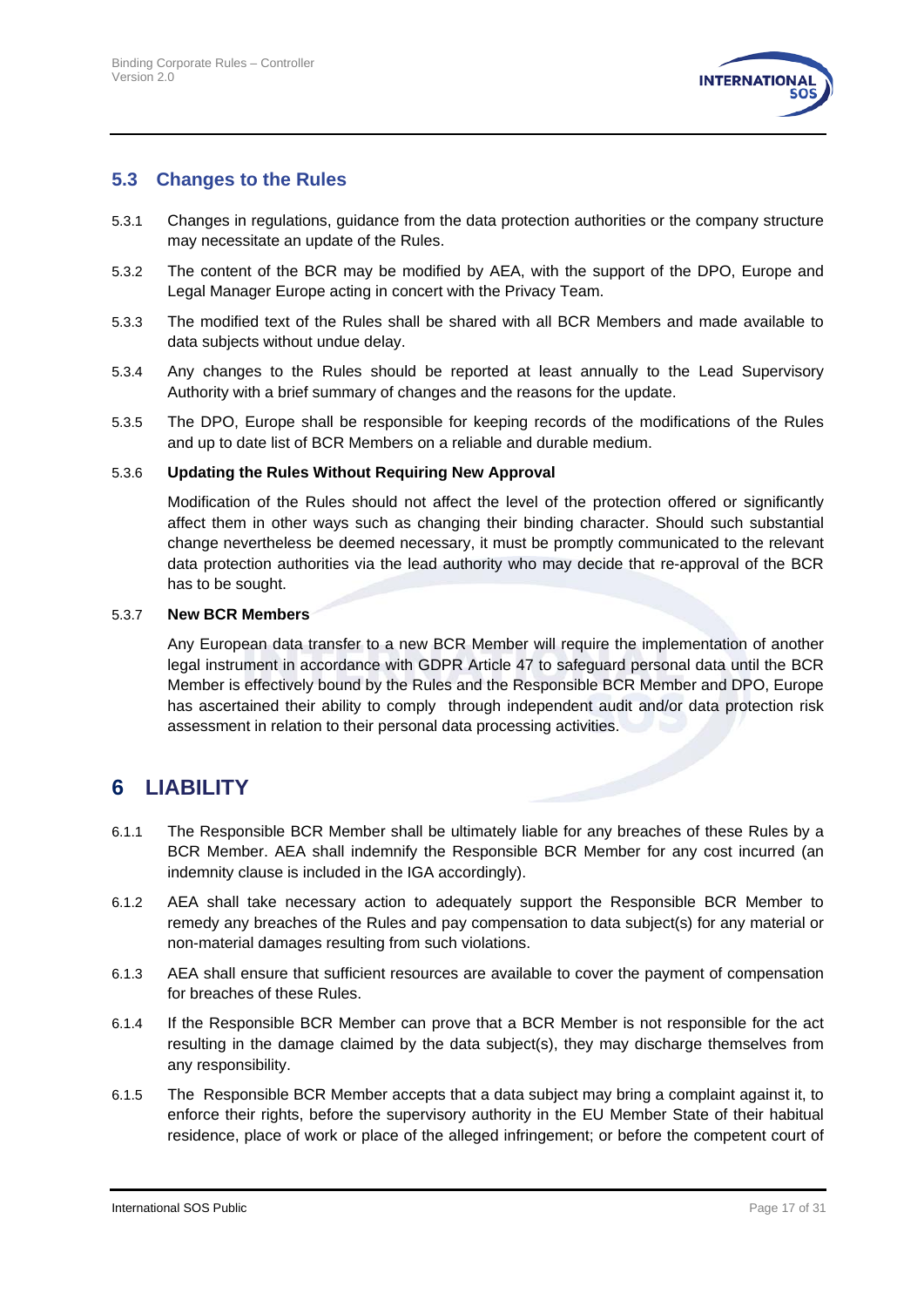

the European country where the BCR Member has its establishment, or where the data subject has their habitual residence. While it is not required, data subjects are encouraged first to report their concerns directly to a BCR Member rather than a Supervisory Authority or court.

# <span id="page-17-0"></span>**7 SANCTIONS**

- 7.1.1 Sanctions may be taken by AEA in the event of:
	- breach of the provisions of these Rules;
	- non-compliance with the recommendations and advice made after an audit;
	- breach of the duty of co-operation with the relevant data protection authorities.
- 7.1.2 In accordance with the applicable employment legislation, internal corporate rules and employment agreements, sanctions may consist of disciplinary measures taken against the employees who breach the law in processing Personal data or who breach these Rules.
- 7.1.3 Furthermore, these sanctions may be accompanied by other measures, if ordered by the competent independent administrative or judicial local authorities.

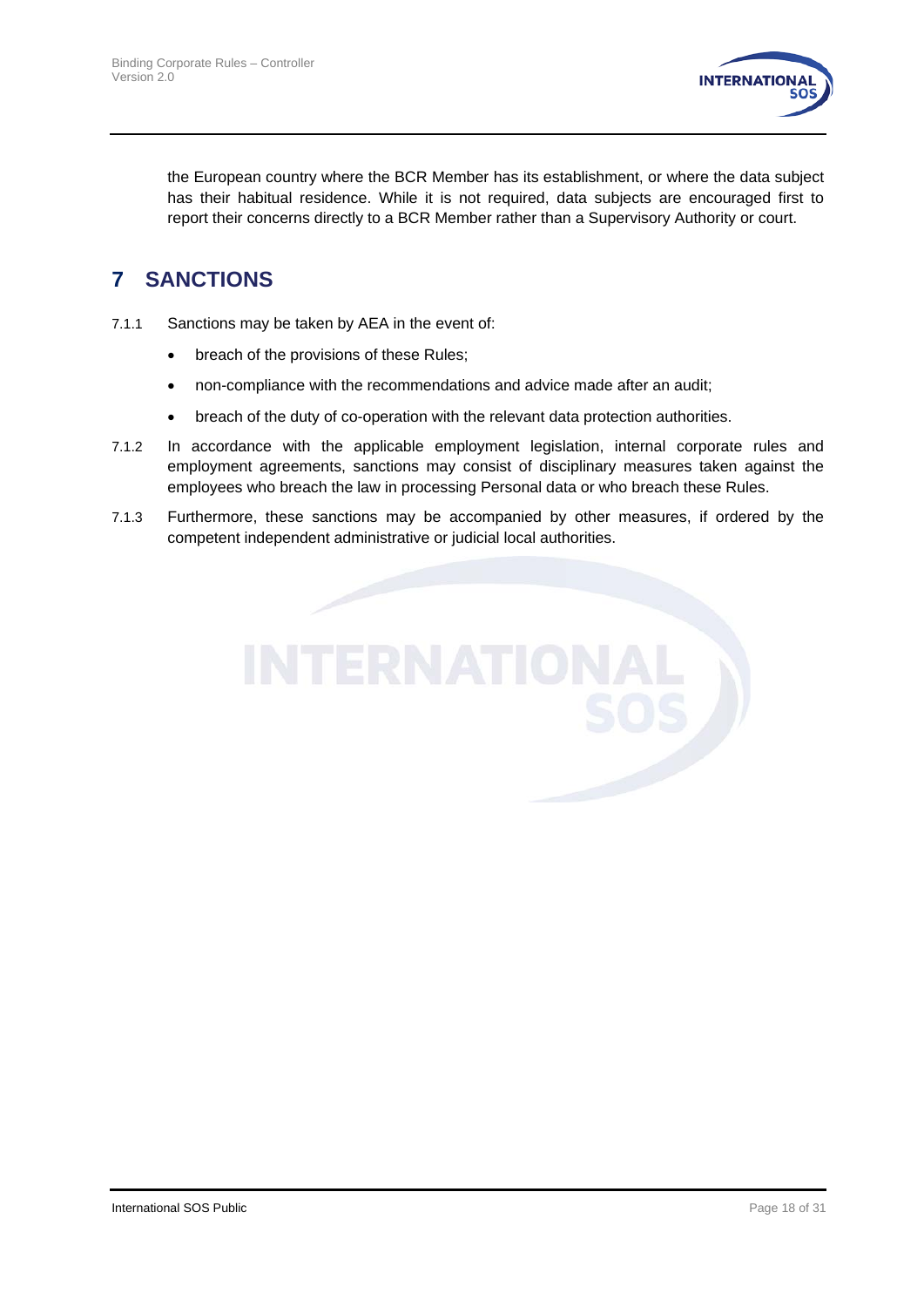

# <span id="page-18-0"></span>**8 APPENDIX 1: POLICIES, STANDARDS AND PROCEDURES**

The International SOS Group has implemented Policies and Procedures and adopted Standards to establish a Management System that ensures BCR Members' compliance with these Rules. The below list is not exhaustive and BCR Members and their staff shall comply with all relevant Policies and Procedures unless a well-founded exception request has been duly approved by the Responsible BCR Member in concert with the Group Heads of Compliance and Security and the Information Security Management Committee (as appropriate).

| 8.1.1  | <b>Data Protection Policy</b>                                              | <b>Public</b> |
|--------|----------------------------------------------------------------------------|---------------|
| 8.1.2  | Data Retention, Archiving and Destruction Policy                           | <b>Public</b> |
| 8.1.3  | <b>Information Security Policy</b>                                         | <b>Public</b> |
| 8.1.4  | <b>Code of Conduct and Ethics</b>                                          | <b>Public</b> |
| 8.1.5  | <b>Group General Affairs Policies and Procedures</b>                       | Internal      |
| 8.1.6  | <b>Contracts Policy</b>                                                    | Internal      |
| 8.1.7  | <b>Internal Audit Policy</b>                                               | Internal      |
| 8.1.8  | <b>Call Recording Policy</b>                                               | Internal      |
| 8.1.9  | <b>Access Control Policy</b>                                               | Internal      |
| 8.1.10 | <b>Bureau Veritas Data Protection Technical Standard</b>                   | <b>Public</b> |
| 8.1.11 | Data Subject Rights Requests Procedure                                     | Internal      |
| 8.1.12 | <b>Incident Reporting and Management</b>                                   | Internal      |
| 8.1.13 | <b>Security Procedure</b>                                                  | Internal      |
| 8.1.14 | <b>Information Security Reporting Procedures</b>                           | Internal      |
| 8.1.15 | Data Breach Contingency Plan                                               | Internal      |
| 8.1.16 | Data Protection Impact Assessment (DPIA) Procedure                         | Internal      |
| 8.1.17 | <b>Data Protection Rules for Application Design</b>                        | Internal      |
| 8.1.18 | <b>Legal and Regulatory Requirements Procedures</b>                        | Internal      |
| 8.1.19 | Guidelines for Obtaining Consent to Share Personal and Medical Information | Internal      |
| 8.1.20 | <b>Audit or Investigation Request Response Process and Procedure</b>       | Internal      |
| 8.1.21 | <b>IT Demand Management Process and Procure to Pay Procedures</b>          | Internal      |
| 8.1.22 | <b>Data Breach Assessment Tools</b>                                        | Internal      |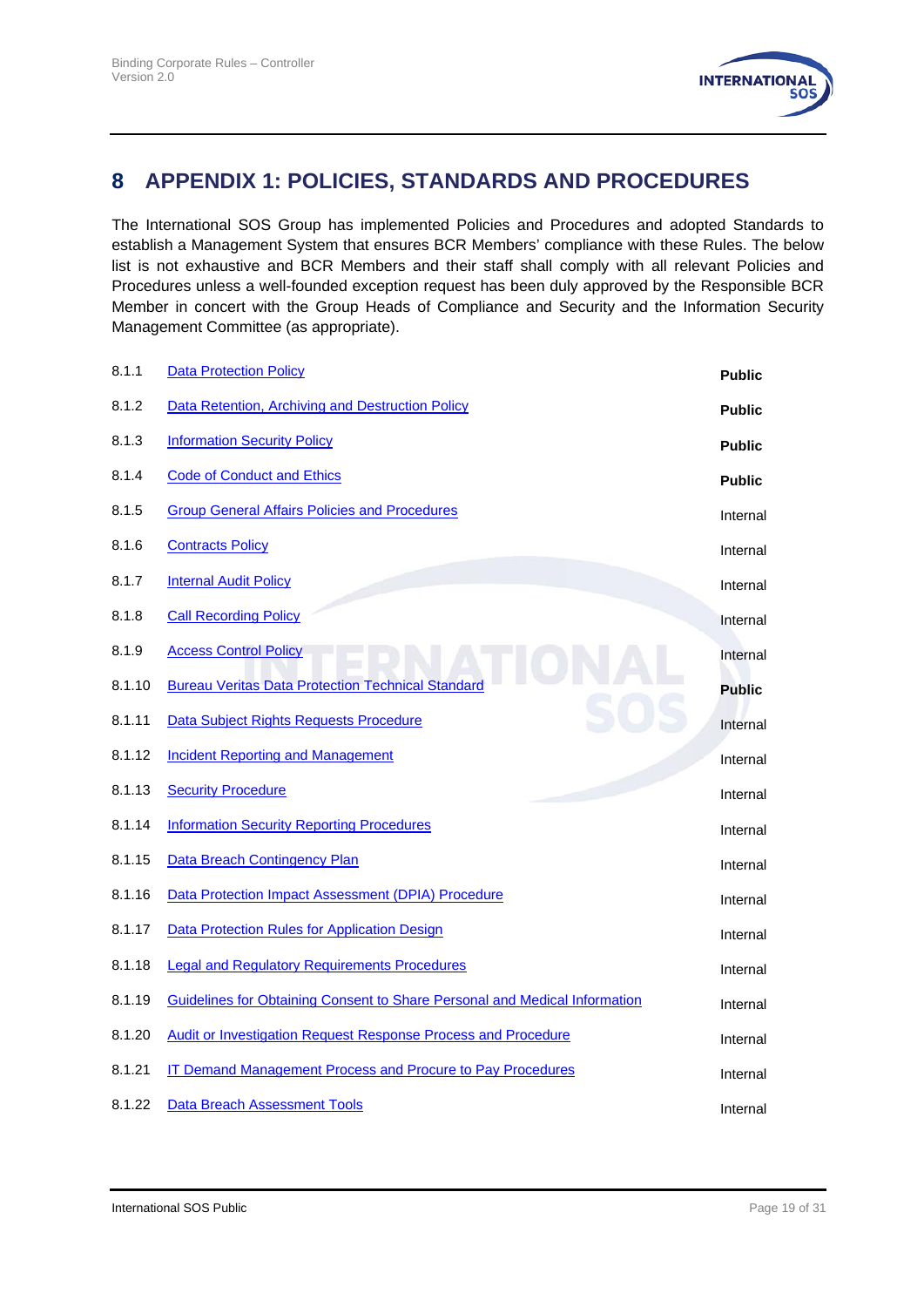

# <span id="page-19-0"></span>**9 APPENDIX 2: PROCESSING ACTIVITIES**

A comprehensive record of all processing activities carried out by BCR Members shall be maintained in the Processing Register provided by the International SOS Group and made available to the data subjects concerned via the International SOS Group Privacy Notice and additional privacy notices provided to International SOS employees.

### **9.1 Medical and Security Assistance Service Delivery**

| <b>Purpose</b>          | cross-border delivery of medical and security advisory and assistance services and client reporting                                                                                                                                                                                                                                                                                                                                                                                                                                                                                                                                                                                                                         |
|-------------------------|-----------------------------------------------------------------------------------------------------------------------------------------------------------------------------------------------------------------------------------------------------------------------------------------------------------------------------------------------------------------------------------------------------------------------------------------------------------------------------------------------------------------------------------------------------------------------------------------------------------------------------------------------------------------------------------------------------------------------------|
| Data Subjects           | Employees of subscribing organisations and individuals; International SOS employees; Healthcare and<br>other professionals and consultants supporting the delivery of the services                                                                                                                                                                                                                                                                                                                                                                                                                                                                                                                                          |
| <b>Personal Data</b>    | $\boxtimes$ Civil status (e.g. name, gender, date of birth, age)                                                                                                                                                                                                                                                                                                                                                                                                                                                                                                                                                                                                                                                            |
|                         | <b>⊠</b> Contact details                                                                                                                                                                                                                                                                                                                                                                                                                                                                                                                                                                                                                                                                                                    |
|                         | $\Box$ Identification or access data (e.g. username, password, customer number)                                                                                                                                                                                                                                                                                                                                                                                                                                                                                                                                                                                                                                             |
|                         | $\boxtimes$ Data relating to financial information (e.g. income, credit card, bank details)                                                                                                                                                                                                                                                                                                                                                                                                                                                                                                                                                                                                                                 |
|                         | ☑ Government Identifier (e.g. Social Security or Civil Reg. Number, Tax Code)                                                                                                                                                                                                                                                                                                                                                                                                                                                                                                                                                                                                                                               |
|                         | $\boxtimes$ Official documents (Passports, identity documents, etc.)                                                                                                                                                                                                                                                                                                                                                                                                                                                                                                                                                                                                                                                        |
|                         | $\boxtimes$ Location data (incl. IP Address)                                                                                                                                                                                                                                                                                                                                                                                                                                                                                                                                                                                                                                                                                |
|                         | $\Box$ Data relating to offenses, convictions, security measures                                                                                                                                                                                                                                                                                                                                                                                                                                                                                                                                                                                                                                                            |
| <b>Special Category</b> | $\boxtimes$ Racial or ethnic origin                                                                                                                                                                                                                                                                                                                                                                                                                                                                                                                                                                                                                                                                                         |
| <b>Personal Data</b>    | □ Political Views                                                                                                                                                                                                                                                                                                                                                                                                                                                                                                                                                                                                                                                                                                           |
|                         | ☑ Philosophical or religious opinions                                                                                                                                                                                                                                                                                                                                                                                                                                                                                                                                                                                                                                                                                       |
|                         | □ Union membership                                                                                                                                                                                                                                                                                                                                                                                                                                                                                                                                                                                                                                                                                                          |
|                         | ☑ Sexual orientation                                                                                                                                                                                                                                                                                                                                                                                                                                                                                                                                                                                                                                                                                                        |
|                         | $\boxtimes$ Health data                                                                                                                                                                                                                                                                                                                                                                                                                                                                                                                                                                                                                                                                                                     |
|                         | $\Box$ Biometric data                                                                                                                                                                                                                                                                                                                                                                                                                                                                                                                                                                                                                                                                                                       |
|                         | □ Genetic data                                                                                                                                                                                                                                                                                                                                                                                                                                                                                                                                                                                                                                                                                                              |
| Processing              | capture, access, use, update, storage, transfer, deletion                                                                                                                                                                                                                                                                                                                                                                                                                                                                                                                                                                                                                                                                   |
| <b>Third Countries</b>  | Afghanistan, Algeria, Angola, Australia, Azerbaijan, Bahrain, Brazil, British Virgin Islands, Cambodia,<br>Cameroon, Chad, China, Colombia, Equatorial Guinea, Fiji, Gabon, Ghana, Guinea, Guyana, Hong<br>Kong, India, Indonesia, Iraq, Kazakhstan, Kenya, Lesotho, Madagascar, Malaysia, Mali, Mauritania,<br>Mauritius, Mexico, Mongolia, Mozambique, Myanmar, Namibia, Nauru, Niger, Nigeria, Papua New<br>Guinea, Peru, Philippines, Puerto Rico, Qatar, Republic of Korea, Republic of the Congo, Russian<br>Federation, Senegal, Singapore, South Africa, Sultanate of Oman, Suriname, Taiwan, Thailand,<br>Turkey, Uganda, United Arab Emirates, United Republic of Tanzania, United States, Venezuela,<br>Vietnam. |

### **9.2 Global Assistance Network Management**

| <b>Purpose</b>       | managing a network of credentialled medical, security and logistics providers               |
|----------------------|---------------------------------------------------------------------------------------------|
| Data Subjects        | Individual providers and representatives or employees of providers                          |
| <b>Personal Data</b> | $\boxtimes$ Civil status (e.g. name, gender, date of birth, age)                            |
|                      | <b>⊠</b> Contact details                                                                    |
|                      | $\Box$ Identification or access data (e.g. username, password, customer number)             |
|                      | $\boxtimes$ Data relating to financial information (e.g. income, credit card, bank details) |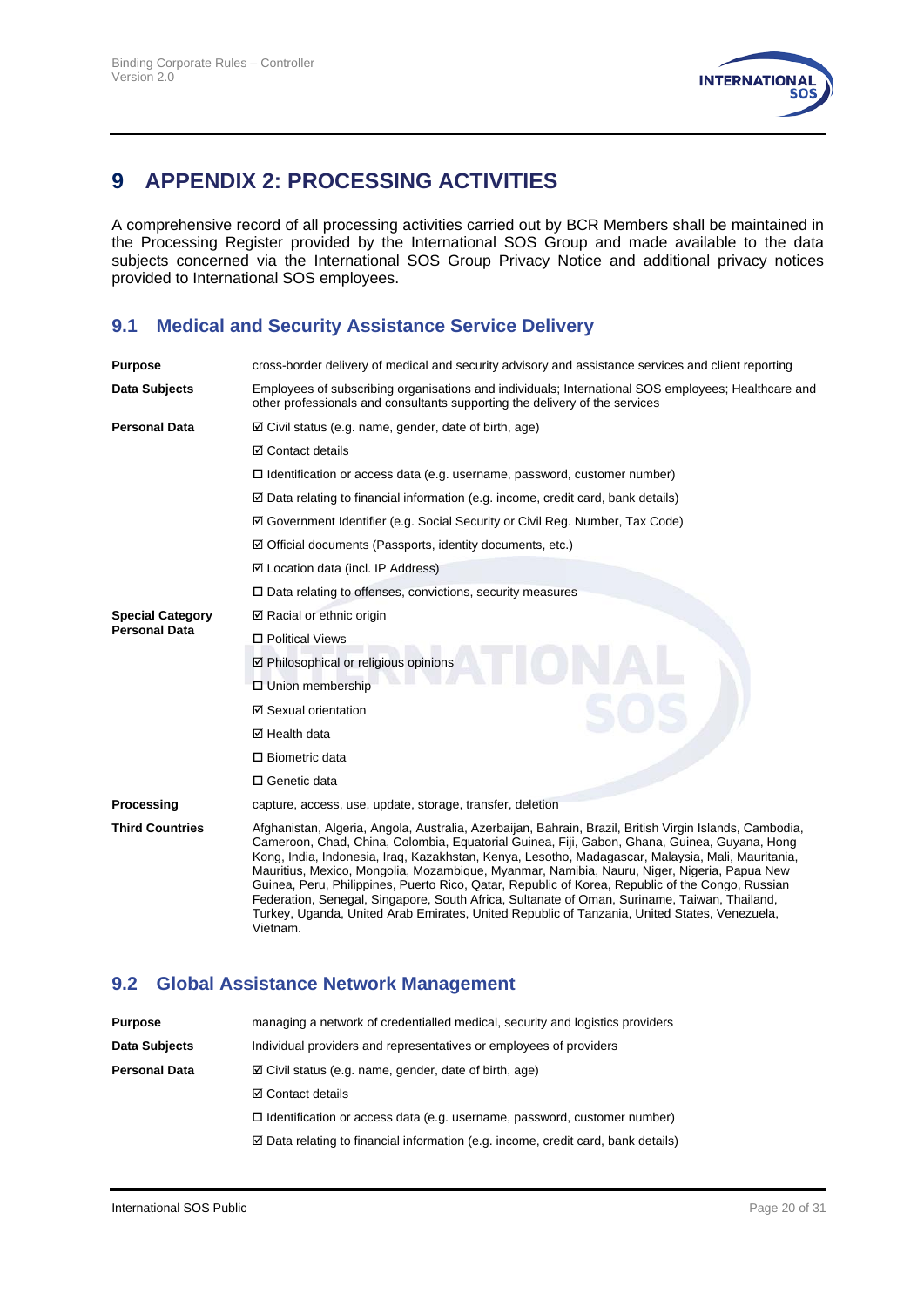

|                         | $\boxtimes$ Government Identifier (e.g. Social Security or Civil Reg. Number, Tax Code)                                                                                                                                                                                                                                                                                                                                                                                                                                                                                                                                                                                                                                 |
|-------------------------|-------------------------------------------------------------------------------------------------------------------------------------------------------------------------------------------------------------------------------------------------------------------------------------------------------------------------------------------------------------------------------------------------------------------------------------------------------------------------------------------------------------------------------------------------------------------------------------------------------------------------------------------------------------------------------------------------------------------------|
|                         | $\boxtimes$ Official documents (Passports, identity documents, etc.)                                                                                                                                                                                                                                                                                                                                                                                                                                                                                                                                                                                                                                                    |
|                         | $\boxtimes$ Location data (incl. IP Address)                                                                                                                                                                                                                                                                                                                                                                                                                                                                                                                                                                                                                                                                            |
|                         | $\Box$ Data relating to offenses, convictions, security measures                                                                                                                                                                                                                                                                                                                                                                                                                                                                                                                                                                                                                                                        |
| <b>Special Category</b> | $\Box$ Racial or ethnic origin                                                                                                                                                                                                                                                                                                                                                                                                                                                                                                                                                                                                                                                                                          |
| <b>Personal Data</b>    | □ Political Views                                                                                                                                                                                                                                                                                                                                                                                                                                                                                                                                                                                                                                                                                                       |
|                         | $\boxtimes$ Philosophical or religious opinions                                                                                                                                                                                                                                                                                                                                                                                                                                                                                                                                                                                                                                                                         |
|                         | $\Box$ Union membership                                                                                                                                                                                                                                                                                                                                                                                                                                                                                                                                                                                                                                                                                                 |
|                         | $\Box$ Sexual orientation                                                                                                                                                                                                                                                                                                                                                                                                                                                                                                                                                                                                                                                                                               |
|                         | $\Box$ Health data                                                                                                                                                                                                                                                                                                                                                                                                                                                                                                                                                                                                                                                                                                      |
|                         | $\Box$ Biometric data                                                                                                                                                                                                                                                                                                                                                                                                                                                                                                                                                                                                                                                                                                   |
|                         | $\Box$ Genetic data                                                                                                                                                                                                                                                                                                                                                                                                                                                                                                                                                                                                                                                                                                     |
| Processing              | capture, access, use, update, storage, transfer, deletion                                                                                                                                                                                                                                                                                                                                                                                                                                                                                                                                                                                                                                                               |
| <b>Third Countries</b>  | Afghanistan, Algeria, Angola, Australia, Azerbaijan, Bahrain, Brazil, British Virgin Islands, Cambodia,<br>Cameroon, Chad, China, Colombia, Equatorial Guinea, Fiji, Gabon, Ghana, Guinea, Guyana, Hong<br>Kong, India, Indonesia, Iraq, Kazakhstan, Kenya, Lesotho, Madagascar, Malaysia, Mali, Mauritania,<br>Mauritius, Mexico, Mongolia, Mozambique, Myanmar, Namibia, Nauru, Niger, Nigeria, Papua New<br>Guinea, Peru, Philippines, Puerto Rico, Qatar, Republic of Korea, Republic of the Congo, Russian<br>Federation, Senegal, Singapore, South Africa, Sultanate of Oman, Suriname, Taiwan, Thailand, Turkey,<br>Uganda, United Arab Emirates, United Republic of Tanzania, United States, Venezuela, Vietnam |

# **9.3 Medical Services**

| <b>Purpose</b>          | provision or administration of clinical services including occupational health assessments                                                                                                                                                                                                                                                                                                                  |
|-------------------------|-------------------------------------------------------------------------------------------------------------------------------------------------------------------------------------------------------------------------------------------------------------------------------------------------------------------------------------------------------------------------------------------------------------|
| Data Subjects           | Employees of subscribing organisations, including International SOS employees                                                                                                                                                                                                                                                                                                                               |
| <b>Personal Data</b>    | $\boxtimes$ Civil status (e.g. name, gender, date of birth, age)                                                                                                                                                                                                                                                                                                                                            |
|                         | <b>☑</b> Contact details                                                                                                                                                                                                                                                                                                                                                                                    |
|                         | $\boxtimes$ Identification or access data (e.g. username, password, customer number)                                                                                                                                                                                                                                                                                                                        |
|                         | $\Box$ Data relating to financial information (e.g. income, credit card, bank details)                                                                                                                                                                                                                                                                                                                      |
|                         | $\boxtimes$ Government Identifier (e.g. Social Security or Civil Reg. Number, Tax Code)                                                                                                                                                                                                                                                                                                                     |
|                         | $\Box$ Official documents (Passports, identity documents, etc.)                                                                                                                                                                                                                                                                                                                                             |
|                         | $\boxtimes$ Location data (incl. IP Address)                                                                                                                                                                                                                                                                                                                                                                |
|                         | $\Box$ Data relating to offenses, convictions, security measures                                                                                                                                                                                                                                                                                                                                            |
| <b>Special Category</b> | $\boxtimes$ Racial or ethnic origin                                                                                                                                                                                                                                                                                                                                                                         |
| <b>Personal Data</b>    | □ Political Views                                                                                                                                                                                                                                                                                                                                                                                           |
|                         | $\Box$ Philosophical or religious opinions                                                                                                                                                                                                                                                                                                                                                                  |
|                         | $\Box$ Union membership                                                                                                                                                                                                                                                                                                                                                                                     |
|                         | ☑ Sexual orientation                                                                                                                                                                                                                                                                                                                                                                                        |
|                         | $\boxtimes$ Health data                                                                                                                                                                                                                                                                                                                                                                                     |
|                         | $\Box$ Biometric data                                                                                                                                                                                                                                                                                                                                                                                       |
|                         | □ Genetic data                                                                                                                                                                                                                                                                                                                                                                                              |
| Processing              | capture, access, use, transfer, deletion                                                                                                                                                                                                                                                                                                                                                                    |
| <b>Third Countries</b>  | Afghanistan, Algeria, Angola, Australia, Azerbaijan, Bahrain, Brazil, British Virgin Islands, Cambodia,<br>Cameroon, Chad, China, Colombia, Equatorial Guinea, Fiji, Gabon, Ghana, Guinea, Guyana, Hong<br>Kong, India, Indonesia, Irag, Kazakhstan, Kenya, Lesotho, Madagascar, Malaysia, Mali, Mauritania,<br>Mauritius, Mexico, Mongolia, Mozambique, Myanmar, Namibia, Nauru, Niger, Nigeria, Papua New |
|                         |                                                                                                                                                                                                                                                                                                                                                                                                             |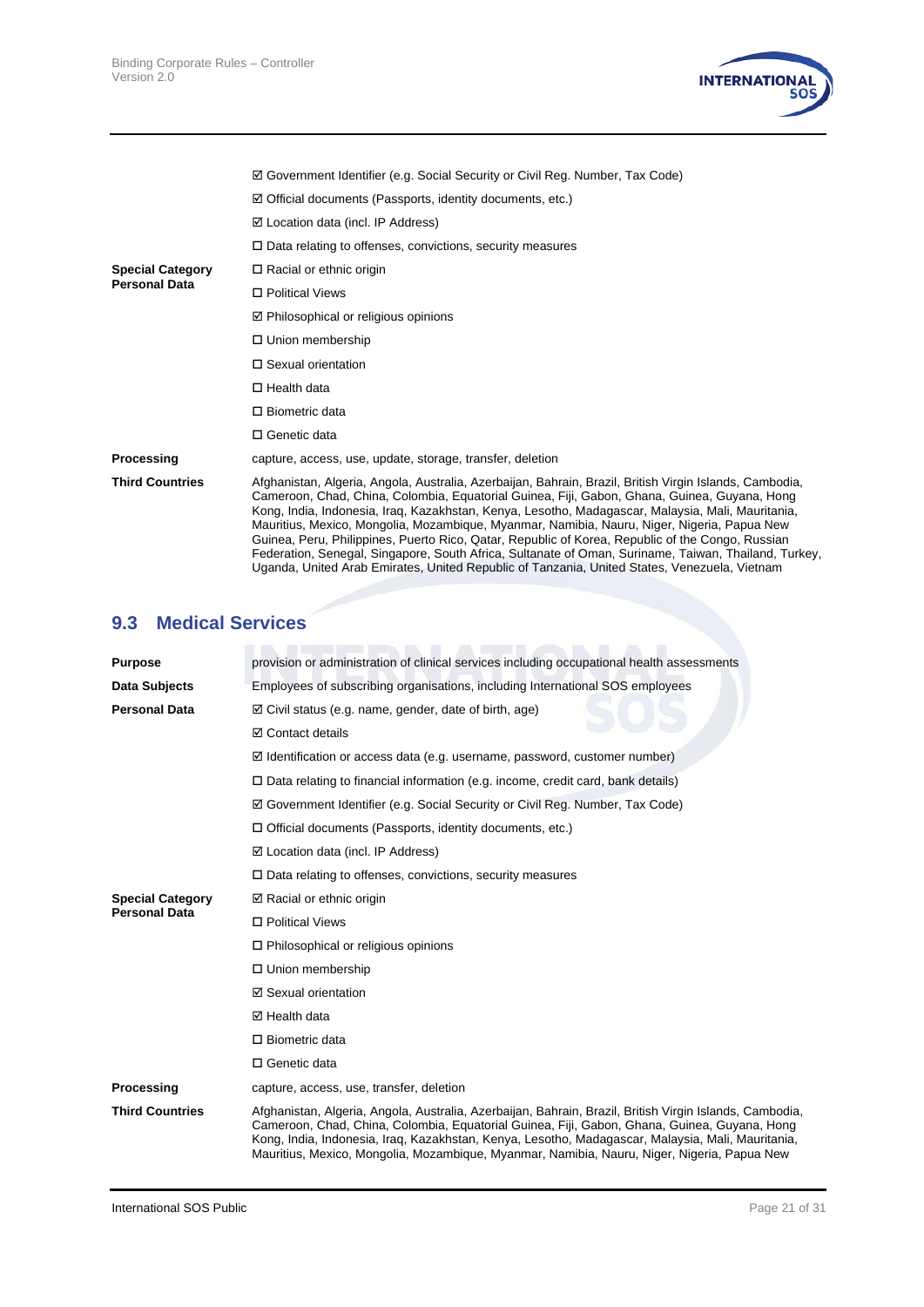

Guinea, Peru, Philippines, Puerto Rico, Qatar, Republic of Congo, Republic of Korea, Russian Federation, Senegal, Singapore, South Africa, Sultanate of Oman, Suriname, Taiwan, Thailand, Turkey, Uganda, United Arab Emirates, United States, Venezuela, Vietnam.

# **9.4 IT Service Desk and User Support**

| <b>Purpose</b>          | Global IT User Support                                                                 |
|-------------------------|----------------------------------------------------------------------------------------|
| Data Subjects           | International SOS employees                                                            |
| Personal Data           | $\boxtimes$ Civil status (e.g. name, gender, date of birth, age)                       |
|                         | <b>☑</b> Contact details                                                               |
|                         | $\boxtimes$ Identification or access data (e.g. username, password, customer number)   |
|                         | $\Box$ Data relating to financial information (e.g. income, credit card, bank details) |
|                         | □ Government Identifier (e.g. Social Security or Civil Reg. Number, Tax Code)          |
|                         | $\Box$ Official documents (Passports, identity documents, etc.)                        |
|                         | $\boxtimes$ Location data (incl. IP Address)                                           |
|                         | $\Box$ Data relating to offenses, convictions, security measures                       |
| <b>Special Category</b> | $\Box$ Racial or ethnic origin                                                         |
| <b>Personal Data</b>    | □ Political Views                                                                      |
|                         | $\Box$ Philosophical or religious opinions                                             |
|                         | □ Union membership                                                                     |
|                         | $\square$ Sexual orientation                                                           |
|                         | $\Box$ Health data                                                                     |
|                         | $\Box$ Biometric data                                                                  |
|                         | □ Genetic data                                                                         |
| Processing              | capture, access, use, deletion                                                         |
| <b>Third Countries</b>  | India, Malaysia, United Kingdom, United States                                         |
|                         |                                                                                        |

# **9.5 IT Application Support**

| <b>Purpose</b>          | development and administrative support for a range of internally and externally facing IT applications                                                             |
|-------------------------|--------------------------------------------------------------------------------------------------------------------------------------------------------------------|
| Data Subjects           | International SOS employees; representatives of client and prospective client organisations; individual<br>providers and representatives or employees of providers |
| <b>Personal Data</b>    | $\boxtimes$ Civil status (e.g. name, gender, date of birth, age)                                                                                                   |
|                         | $\boxtimes$ Contact details                                                                                                                                        |
|                         | $\boxtimes$ Identification or access data (e.g. username, password, customer number)                                                                               |
|                         | $\boxtimes$ Data relating to financial information (e.g. income, credit card, bank details)                                                                        |
|                         | ⊠ Government Identifier (e.g. Social Security or Civil Reg. Number, Tax Code)                                                                                      |
|                         | $\boxtimes$ Official documents (Passports, identity documents, etc.)                                                                                               |
|                         | $\boxtimes$ Location data (incl. IP Address)                                                                                                                       |
|                         | $\boxtimes$ Data relating to offenses, convictions, security measures                                                                                              |
| <b>Special Category</b> | $\boxtimes$ Racial or ethnic origin                                                                                                                                |
| <b>Personal Data</b>    | □ Political Views                                                                                                                                                  |
|                         |                                                                                                                                                                    |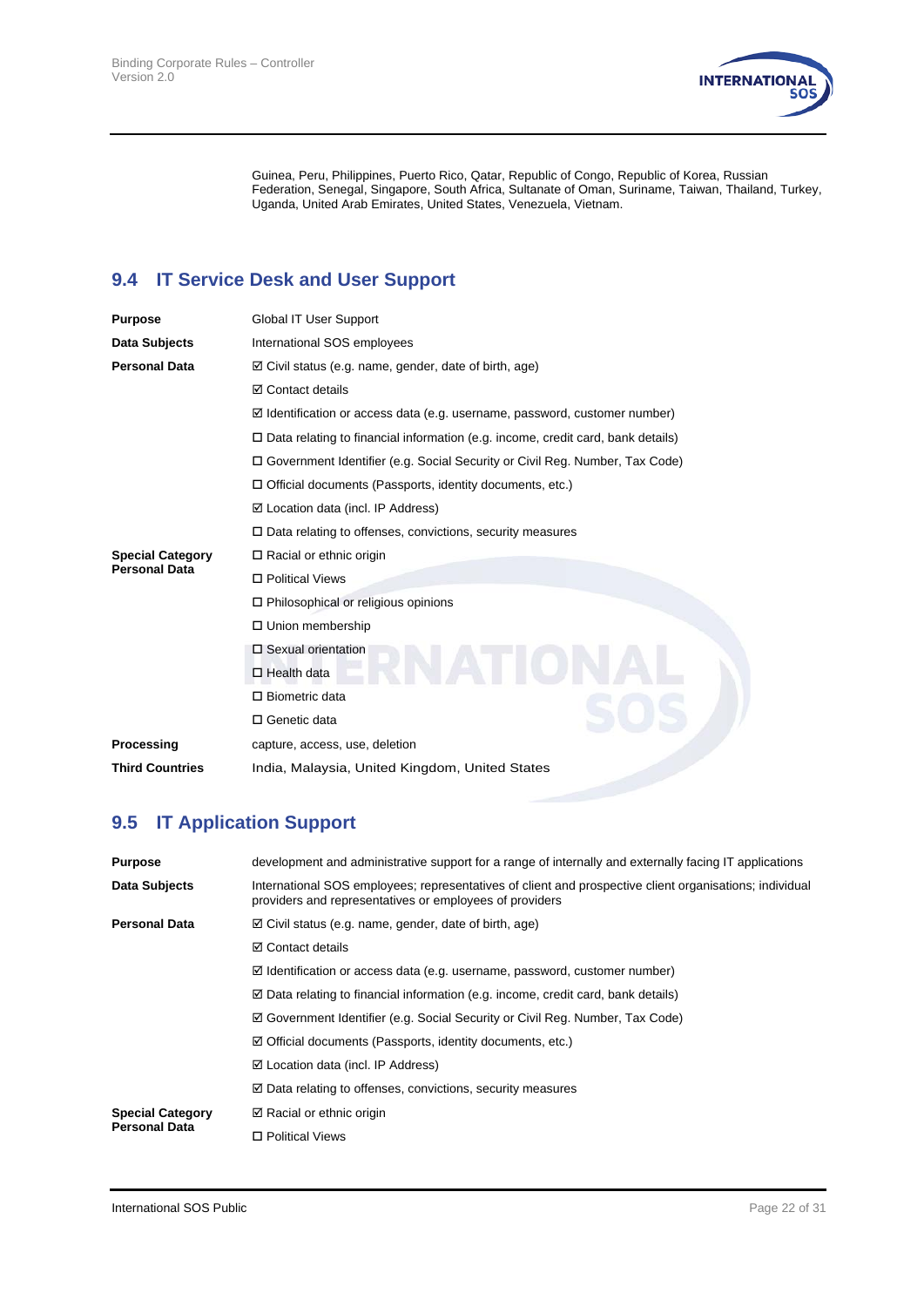

- Philosophical or religious opinions
- Union membership
- Sexual orientation
- **Ø** Health data
- □ Biometric data
- □ Genetic data

**Processing access**, use, update, storage, deletion

**Third Countries** Afghanistan, Algeria, Angola, Australia, Azerbaijan, Bahrain, Brazil, British Virgin Islands, Cambodia, Cameroon, Chad, China, Colombia, Equatorial Guinea, Fiji, Gabon, Ghana, Guinea, Guyana, Hong Kong, India, Indonesia, Iraq, Kazakhstan, Kenya, Lesotho, Madagascar, Malaysia, Mali, Mauritania, Mauritius, Mexico, Mongolia, Mozambique, Myanmar, Namibia, Nauru, Niger, Nigeria, Papua New Guinea, Peru, Philippines, Puerto Rico, Qatar, Republic of Korea, Republic of the Congo, Russian Federation, Senegal, Singapore, South Africa, Sultanate of Oman, Suriname, Taiwan, Thailand, Turkey, Uganda, United Arab Emirates, United Republic of Tanzania, United States, Venezuela, Vietnam

### **9.6 Business Travel Booking**

| <b>Purpose</b>          | business travel management                                                                                                                                                                                                                                                                                                                                                                                                                                                                                                                                                                                                                                                                                              |
|-------------------------|-------------------------------------------------------------------------------------------------------------------------------------------------------------------------------------------------------------------------------------------------------------------------------------------------------------------------------------------------------------------------------------------------------------------------------------------------------------------------------------------------------------------------------------------------------------------------------------------------------------------------------------------------------------------------------------------------------------------------|
| Data Subjects           | International SOS employees                                                                                                                                                                                                                                                                                                                                                                                                                                                                                                                                                                                                                                                                                             |
| <b>Personal Data</b>    | $\boxtimes$ Civil status (e.g. name, gender, date of birth, age)                                                                                                                                                                                                                                                                                                                                                                                                                                                                                                                                                                                                                                                        |
|                         | ☑ Contact details                                                                                                                                                                                                                                                                                                                                                                                                                                                                                                                                                                                                                                                                                                       |
|                         | $\boxtimes$ Identification or access data (e.g. username, password, customer number)                                                                                                                                                                                                                                                                                                                                                                                                                                                                                                                                                                                                                                    |
|                         | ☑ Data relating to financial information (e.g. income, credit card, bank details)                                                                                                                                                                                                                                                                                                                                                                                                                                                                                                                                                                                                                                       |
|                         | □ Government Identifier (e.g. Social Security or Civil Reg. Number, Tax Code)                                                                                                                                                                                                                                                                                                                                                                                                                                                                                                                                                                                                                                           |
|                         | $\boxtimes$ Official documents (Passports, identity documents, etc.)                                                                                                                                                                                                                                                                                                                                                                                                                                                                                                                                                                                                                                                    |
|                         | $\boxtimes$ Location data (incl. IP Address)                                                                                                                                                                                                                                                                                                                                                                                                                                                                                                                                                                                                                                                                            |
|                         | $\Box$ Data relating to offenses, convictions, security measures                                                                                                                                                                                                                                                                                                                                                                                                                                                                                                                                                                                                                                                        |
| <b>Special Category</b> | $\Box$ Racial or ethnic origin                                                                                                                                                                                                                                                                                                                                                                                                                                                                                                                                                                                                                                                                                          |
| <b>Personal Data</b>    | □ Political Views                                                                                                                                                                                                                                                                                                                                                                                                                                                                                                                                                                                                                                                                                                       |
|                         | $\Box$ Philosophical or religious opinions                                                                                                                                                                                                                                                                                                                                                                                                                                                                                                                                                                                                                                                                              |
|                         | □ Union membership                                                                                                                                                                                                                                                                                                                                                                                                                                                                                                                                                                                                                                                                                                      |
|                         | $\Box$ Sexual orientation                                                                                                                                                                                                                                                                                                                                                                                                                                                                                                                                                                                                                                                                                               |
|                         | $\Box$ Health data                                                                                                                                                                                                                                                                                                                                                                                                                                                                                                                                                                                                                                                                                                      |
|                         | $\Box$ Biometric data                                                                                                                                                                                                                                                                                                                                                                                                                                                                                                                                                                                                                                                                                                   |
|                         | □ Genetic data                                                                                                                                                                                                                                                                                                                                                                                                                                                                                                                                                                                                                                                                                                          |
| Processing              | access, use, update, storage, deletion                                                                                                                                                                                                                                                                                                                                                                                                                                                                                                                                                                                                                                                                                  |
| <b>Third Countries</b>  | Afghanistan, Algeria, Angola, Australia, Azerbaijan, Bahrain, Brazil, British Virgin Islands, Cambodia,<br>Cameroon, Chad, China, Colombia, Equatorial Guinea, Fiji, Gabon, Ghana, Guinea, Guyana, Hong<br>Kong, India, Indonesia, Iraq, Kazakhstan, Kenya, Lesotho, Madagascar, Malaysia, Mali, Mauritania,<br>Mauritius, Mexico, Mongolia, Mozambique, Myanmar, Namibia, Nauru, Niger, Nigeria, Papua New<br>Guinea, Peru, Philippines, Puerto Rico, Qatar, Republic of Korea, Republic of the Congo, Russian<br>Federation, Senegal, Singapore, South Africa, Sultanate of Oman, Suriname, Taiwan, Thailand, Turkey,<br>Uganda, United Arab Emirates, United Republic of Tanzania, United States, Venezuela, Vietnam |

#### **9.7 Employee Travel Risk Management**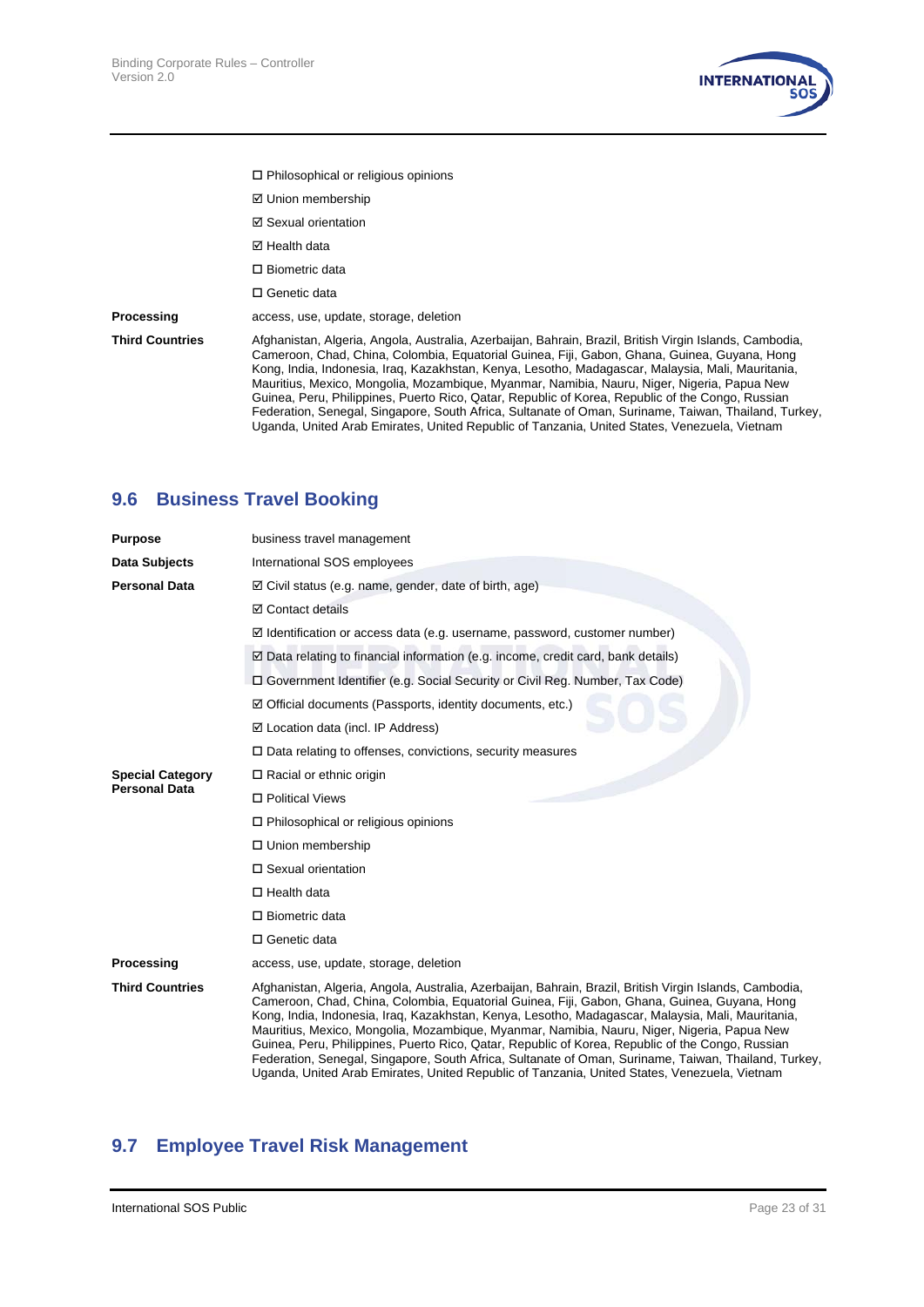

| <b>Purpose</b>          | travel risk management in relation to employees                                                                                                                           |
|-------------------------|---------------------------------------------------------------------------------------------------------------------------------------------------------------------------|
| Data Subjects           | International SOS employees                                                                                                                                               |
| <b>Personal Data</b>    | $\boxtimes$ Civil status (e.g. name, gender, date of birth, age)                                                                                                          |
|                         | ☑ Contact details                                                                                                                                                         |
|                         | $\boxtimes$ Identification or access data (e.g. username, password, customer number)                                                                                      |
|                         | $\Box$ Data relating to financial information (e.g. income, credit card, bank details)                                                                                    |
|                         | □ Government Identifier (e.g. Social Security or Civil Reg. Number, Tax Code)                                                                                             |
|                         | $\Box$ Official documents (Passports, identity documents, etc.)                                                                                                           |
|                         | $\boxtimes$ Location data (incl. IP Address)                                                                                                                              |
|                         | $\Box$ Data relating to offenses, convictions, security measures                                                                                                          |
| <b>Special Category</b> | $\Box$ Racial or ethnic origin                                                                                                                                            |
| <b>Personal Data</b>    | □ Political Views                                                                                                                                                         |
|                         | $\Box$ Philosophical or religious opinions                                                                                                                                |
|                         | □ Union membership                                                                                                                                                        |
|                         | □ Sexual orientation                                                                                                                                                      |
|                         | $\Box$ Health data                                                                                                                                                        |
|                         | $\Box$ Biometric data                                                                                                                                                     |
|                         | □ Genetic data                                                                                                                                                            |
| Processing              | capture, access, use, update, storage, deletion                                                                                                                           |
| <b>Third Countries</b>  | Australia, China, Hong Kong, India, Indonesia, Malaysia, Philippines, Russia, Singapore, South Africa,<br>Taiwan, Thailand, United Arab Emirates, United States, Vietnam. |
|                         |                                                                                                                                                                           |

# **9.8 Assistance App**

| <b>Purpose</b>          | allowing users to share their location, receive automated alerts and access advice and assistance<br>services |
|-------------------------|---------------------------------------------------------------------------------------------------------------|
| Data Subjects           | Employees of subscribing organisations, including International SOS employees and individual users            |
| <b>Personal Data</b>    | $\boxtimes$ Civil status (e.g. name, gender, date of birth, age)                                              |
|                         | <b>⊠</b> Contact details                                                                                      |
|                         | $\boxtimes$ Identification or access data (e.g. username, password, customer number)                          |
|                         | $\Box$ Data relating to financial information (e.g. income, credit card, bank details)                        |
|                         | □ Government Identifier (e.g. Social Security or Civil Reg. Number, Tax Code)                                 |
|                         | $\Box$ Official documents (Passports, identity documents, etc.)                                               |
|                         | $\boxtimes$ Location data (incl. IP Address)                                                                  |
|                         | $\Box$ Data relating to offenses, convictions, security measures                                              |
| <b>Special Category</b> | $\Box$ Racial or ethnic origin                                                                                |
| <b>Personal Data</b>    | □ Political Views                                                                                             |
|                         | $\Box$ Philosophical or religious opinions                                                                    |
|                         | $\Box$ Union membership                                                                                       |
|                         | □ Sexual orientation                                                                                          |
|                         | $\Box$ Health data                                                                                            |
|                         | $\Box$ Biometric data                                                                                         |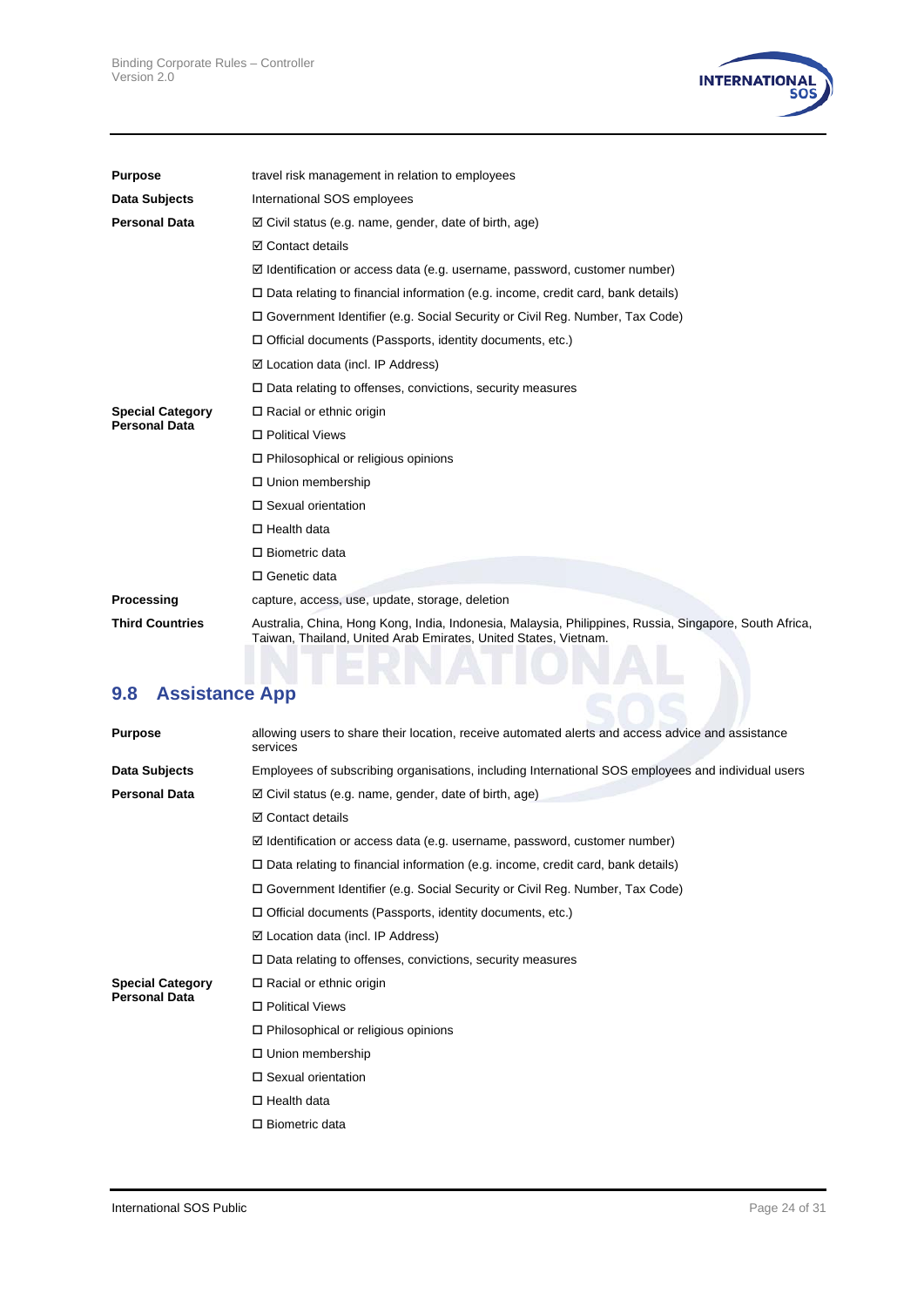

□ Genetic data

**Processing** access, use, update, storage, transfer, deletion **Third Countries** Australia, China, Hong Kong, India, Indonesia, Malaysia, Philippines, Russia, Singapore, South Africa, Taiwan, Thailand, United Arab Emirates, United States, Vietnam.

### **9.9 Enterprise Resource Management**

| <b>Purpose</b>          | internal and external recruitment; compensation, benefits and reimbursements; human resources<br>administration and management; career development                                                                                                                                                                                                                                                                                                                                                                                                                                                                                                                                                    |
|-------------------------|-------------------------------------------------------------------------------------------------------------------------------------------------------------------------------------------------------------------------------------------------------------------------------------------------------------------------------------------------------------------------------------------------------------------------------------------------------------------------------------------------------------------------------------------------------------------------------------------------------------------------------------------------------------------------------------------------------|
| Data Subjects           | internal and external candidates / applicants; International SOS employees                                                                                                                                                                                                                                                                                                                                                                                                                                                                                                                                                                                                                            |
| <b>Personal Data</b>    | $\boxtimes$ Civil status (e.g. name, gender, date of birth, age)                                                                                                                                                                                                                                                                                                                                                                                                                                                                                                                                                                                                                                      |
|                         | ☑ Contact details                                                                                                                                                                                                                                                                                                                                                                                                                                                                                                                                                                                                                                                                                     |
|                         | $\boxtimes$ Identification or access data (e.g. username, password, customer number)                                                                                                                                                                                                                                                                                                                                                                                                                                                                                                                                                                                                                  |
|                         | $\boxtimes$ Data relating to financial information (e.g. income, credit card, bank details)                                                                                                                                                                                                                                                                                                                                                                                                                                                                                                                                                                                                           |
|                         | $\boxtimes$ Government Identifier (e.g. Social Security or Civil Reg. Number, Tax Code)                                                                                                                                                                                                                                                                                                                                                                                                                                                                                                                                                                                                               |
|                         | $\boxtimes$ Official documents (Passports, identity documents, etc.)                                                                                                                                                                                                                                                                                                                                                                                                                                                                                                                                                                                                                                  |
|                         | $\boxtimes$ Location data (incl. IP Address)                                                                                                                                                                                                                                                                                                                                                                                                                                                                                                                                                                                                                                                          |
|                         | $\Box$ Data relating to offenses, convictions, security measures                                                                                                                                                                                                                                                                                                                                                                                                                                                                                                                                                                                                                                      |
| <b>Special Category</b> | $\Box$ Racial or ethnic origin                                                                                                                                                                                                                                                                                                                                                                                                                                                                                                                                                                                                                                                                        |
| <b>Personal Data</b>    | □ Political Views                                                                                                                                                                                                                                                                                                                                                                                                                                                                                                                                                                                                                                                                                     |
|                         | $\Box$ Philosophical or religious opinions                                                                                                                                                                                                                                                                                                                                                                                                                                                                                                                                                                                                                                                            |
|                         | ☑ Union membership                                                                                                                                                                                                                                                                                                                                                                                                                                                                                                                                                                                                                                                                                    |
|                         | □ Sexual orientation                                                                                                                                                                                                                                                                                                                                                                                                                                                                                                                                                                                                                                                                                  |
|                         | $\boxtimes$ Health data                                                                                                                                                                                                                                                                                                                                                                                                                                                                                                                                                                                                                                                                               |
|                         | $\Box$ Biometric data                                                                                                                                                                                                                                                                                                                                                                                                                                                                                                                                                                                                                                                                                 |
|                         | □ Genetic data                                                                                                                                                                                                                                                                                                                                                                                                                                                                                                                                                                                                                                                                                        |
| Processing              | access, use, update, storage, deletion                                                                                                                                                                                                                                                                                                                                                                                                                                                                                                                                                                                                                                                                |
| <b>Third Countries</b>  | Afghanistan, Algeria, Angola, Australia, Azerbaijan, Bahrain, Brazil, British Virgin Islands, Cambodia,<br>Cameroon, Chad, China, Colombia, Equatorial Guinea, Fiji, Gabon, Ghana, Guinea, Guyana, Hong<br>Kong, India, Indonesia, Irag, Kazakhstan, Kenya, Lesotho, Madagascar, Malaysia, Mali, Mauritania,<br>Mauritius, Mexico, Mongolia, Mozambique, Myanmar, Namibia, Nauru, Niger, Nigeria, Papua New<br>Guinea, Peru, Philippines, Puerto Rico, Qatar, Republic of the Congo, Russian Federation, Senegal,<br>Singapore, South Africa, Sultanate of Oman, Suriname, Taiwan, Thailand, Turkey, Uganda, United Arab<br>Emirates, United Republic of Tanzania, United States, Venezuela, Vietnam. |

#### **9.10 Sales**

| <b>Purpose</b>       | statistical analysis on client's database; management of prospects' contacts; general customer<br>relationship management; creation/deletion of client's general and financial information. |
|----------------------|---------------------------------------------------------------------------------------------------------------------------------------------------------------------------------------------|
| Data Subjects        | representatives of client and prospective client organisations                                                                                                                              |
| <b>Personal Data</b> | $\boxtimes$ Civil status (e.g. name, gender, date of birth, age)                                                                                                                            |
|                      | <b>☑</b> Contact details                                                                                                                                                                    |
|                      | $\Box$ Identification or access data (e.g. username, password, customer number)                                                                                                             |
|                      | $\Box$ Data relating to financial information (e.g. income, credit card, bank details)                                                                                                      |
|                      | $\Box$ Government Identifier (e.g. Social Security or Civil Reg. Number, Tax Code)                                                                                                          |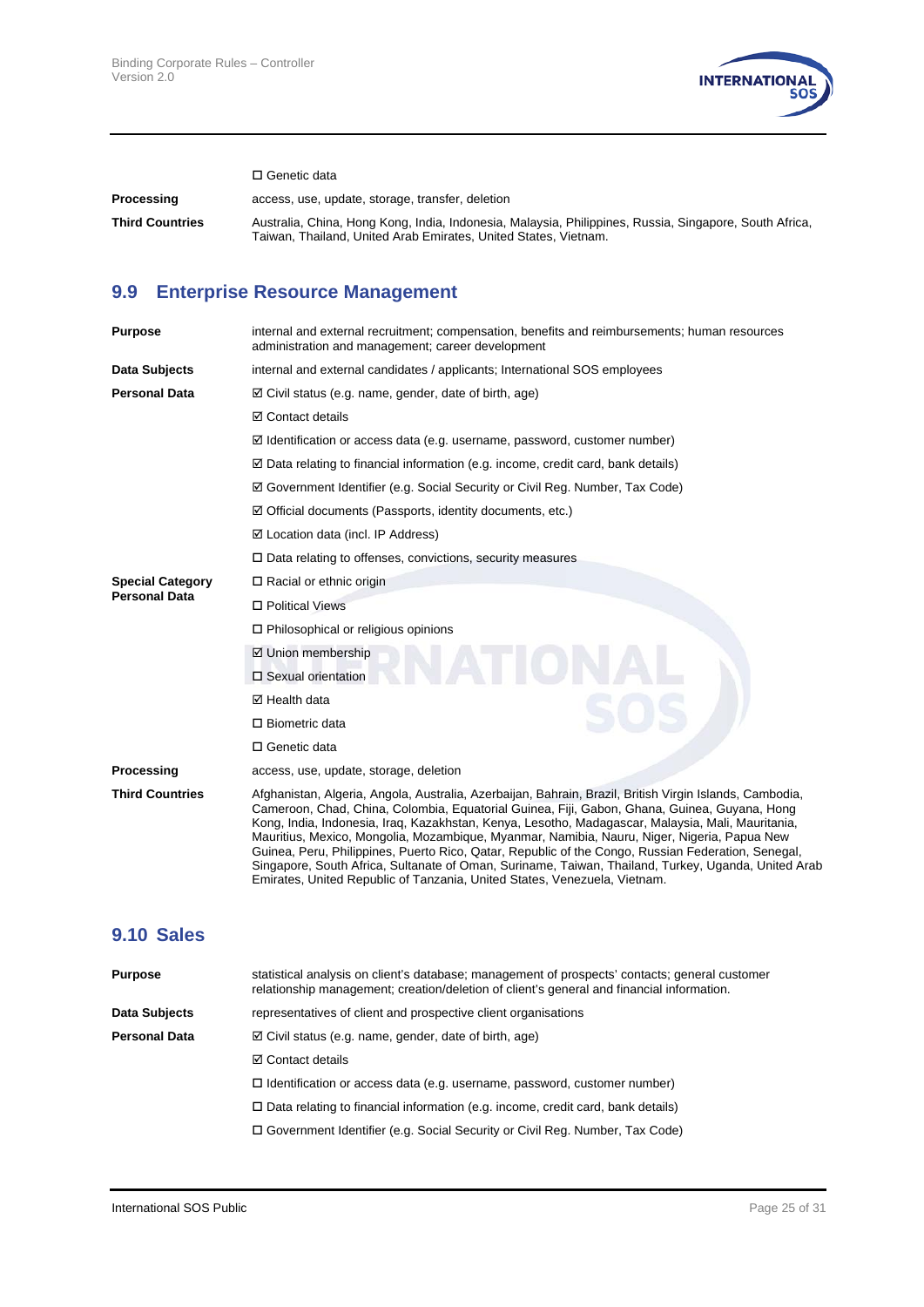

|                         | $\Box$ Official documents (Passports, identity documents, etc.)                                                                                                                                                                                                                                                                                                                                                                                                                                                                                                                                                                                                                                                          |
|-------------------------|--------------------------------------------------------------------------------------------------------------------------------------------------------------------------------------------------------------------------------------------------------------------------------------------------------------------------------------------------------------------------------------------------------------------------------------------------------------------------------------------------------------------------------------------------------------------------------------------------------------------------------------------------------------------------------------------------------------------------|
|                         | $\boxtimes$ Location data (incl. IP Address)                                                                                                                                                                                                                                                                                                                                                                                                                                                                                                                                                                                                                                                                             |
|                         | $\Box$ Data relating to offenses, convictions, security measures                                                                                                                                                                                                                                                                                                                                                                                                                                                                                                                                                                                                                                                         |
| <b>Special Category</b> | $\Box$ Racial or ethnic origin                                                                                                                                                                                                                                                                                                                                                                                                                                                                                                                                                                                                                                                                                           |
| <b>Personal Data</b>    | □ Political Views                                                                                                                                                                                                                                                                                                                                                                                                                                                                                                                                                                                                                                                                                                        |
|                         | $\Box$ Philosophical or religious opinions                                                                                                                                                                                                                                                                                                                                                                                                                                                                                                                                                                                                                                                                               |
|                         | □ Union membership                                                                                                                                                                                                                                                                                                                                                                                                                                                                                                                                                                                                                                                                                                       |
|                         | $\Box$ Sexual orientation                                                                                                                                                                                                                                                                                                                                                                                                                                                                                                                                                                                                                                                                                                |
|                         | $\Box$ Health data                                                                                                                                                                                                                                                                                                                                                                                                                                                                                                                                                                                                                                                                                                       |
|                         | $\Box$ Biometric data                                                                                                                                                                                                                                                                                                                                                                                                                                                                                                                                                                                                                                                                                                    |
|                         | $\Box$ Genetic data                                                                                                                                                                                                                                                                                                                                                                                                                                                                                                                                                                                                                                                                                                      |
| Processing              | access, use, update, storage, deletion                                                                                                                                                                                                                                                                                                                                                                                                                                                                                                                                                                                                                                                                                   |
| <b>Third Countries</b>  | Afghanistan, Algeria, Angola, Australia, Azerbaijan, Bahrain, Brazil, British Virgin Islands, Cambodia,<br>Cameroon, Chad, China, Colombia, Equatorial Guinea, Fiji, Gabon, Ghana, Guinea, Guyana, Hong<br>Kong, India, Indonesia, Irag, Kazakhstan, Kenya, Lesotho, Madagascar, Malaysia, Mali, Mauritania,<br>Mauritius, Mexico, Mongolia, Mozambique, Myanmar, Namibia, Nauru, Niger, Nigeria, Papua New<br>Guinea, Peru, Philippines, Puerto Rico, Qatar, Republic of Korea, Republic of the Congo, Russian<br>Federation, Senegal, Singapore, South Africa, Sultanate of Oman, Suriname, Taiwan, Thailand, Turkey,<br>Uganda, United Arab Emirates, United Republic of Tanzania, United States, Venezuela, Vietnam. |

# **9.11 Marketing**

| <b>Purpose</b>          | business-to-business marketing of products and services.                                                                                                                                                                                                                                                                                                                                                                                                                                                        |  |
|-------------------------|-----------------------------------------------------------------------------------------------------------------------------------------------------------------------------------------------------------------------------------------------------------------------------------------------------------------------------------------------------------------------------------------------------------------------------------------------------------------------------------------------------------------|--|
| Data Subjects           | representatives of client and prospective client organisations                                                                                                                                                                                                                                                                                                                                                                                                                                                  |  |
| Personal Data           | $\boxtimes$ Civil status (e.g. name, gender, date of birth, age)                                                                                                                                                                                                                                                                                                                                                                                                                                                |  |
|                         | <b>☑</b> Contact details                                                                                                                                                                                                                                                                                                                                                                                                                                                                                        |  |
|                         | $\boxtimes$ Identification or access data (e.g. username, password, customer number)                                                                                                                                                                                                                                                                                                                                                                                                                            |  |
|                         | $\Box$ Data relating to financial information (e.g. income, credit card, bank details)                                                                                                                                                                                                                                                                                                                                                                                                                          |  |
|                         | □ Government Identifier (e.g. Social Security or Civil Reg. Number, Tax Code)                                                                                                                                                                                                                                                                                                                                                                                                                                   |  |
|                         | $\Box$ Official documents (Passports, identity documents, etc.)                                                                                                                                                                                                                                                                                                                                                                                                                                                 |  |
|                         | $\boxtimes$ Location data (incl. IP Address)                                                                                                                                                                                                                                                                                                                                                                                                                                                                    |  |
|                         | $\Box$ Data relating to offenses, convictions, security measures                                                                                                                                                                                                                                                                                                                                                                                                                                                |  |
| <b>Special Category</b> | $\Box$ Racial or ethnic origin                                                                                                                                                                                                                                                                                                                                                                                                                                                                                  |  |
| Personal Data           | □ Political Views                                                                                                                                                                                                                                                                                                                                                                                                                                                                                               |  |
|                         | $\Box$ Philosophical or religious opinions                                                                                                                                                                                                                                                                                                                                                                                                                                                                      |  |
|                         | □ Union membership                                                                                                                                                                                                                                                                                                                                                                                                                                                                                              |  |
|                         | □ Sexual orientation                                                                                                                                                                                                                                                                                                                                                                                                                                                                                            |  |
|                         | $\Box$ Health data                                                                                                                                                                                                                                                                                                                                                                                                                                                                                              |  |
|                         | $\Box$ Biometric data                                                                                                                                                                                                                                                                                                                                                                                                                                                                                           |  |
|                         | $\Box$ Genetic data                                                                                                                                                                                                                                                                                                                                                                                                                                                                                             |  |
| Processing              | access, use, update, storage, deletion                                                                                                                                                                                                                                                                                                                                                                                                                                                                          |  |
| <b>Third Countries</b>  | Afghanistan, Algeria, Angola, Australia, Azerbaijan, Bahrain, Brazil, British Virgin Islands, Cambodia,<br>Cameroon, Chad, China, Colombia, Equatorial Guinea, Fiji, Gabon, Ghana, Guinea, Guyana, Hong<br>Kong, India, Indonesia, Iraq, Kazakhstan, Kenya, Lesotho, Madagascar, Malaysia, Mali, Mauritania,<br>Mauritius, Mexico, Mongolia, Mozambique, Myanmar, Namibia, Nauru, Niger, Nigeria, Papua New<br>Guinea, Peru, Philippines, Puerto Rico, Qatar, Republic of Korea, Republic of the Congo, Russian |  |
|                         |                                                                                                                                                                                                                                                                                                                                                                                                                                                                                                                 |  |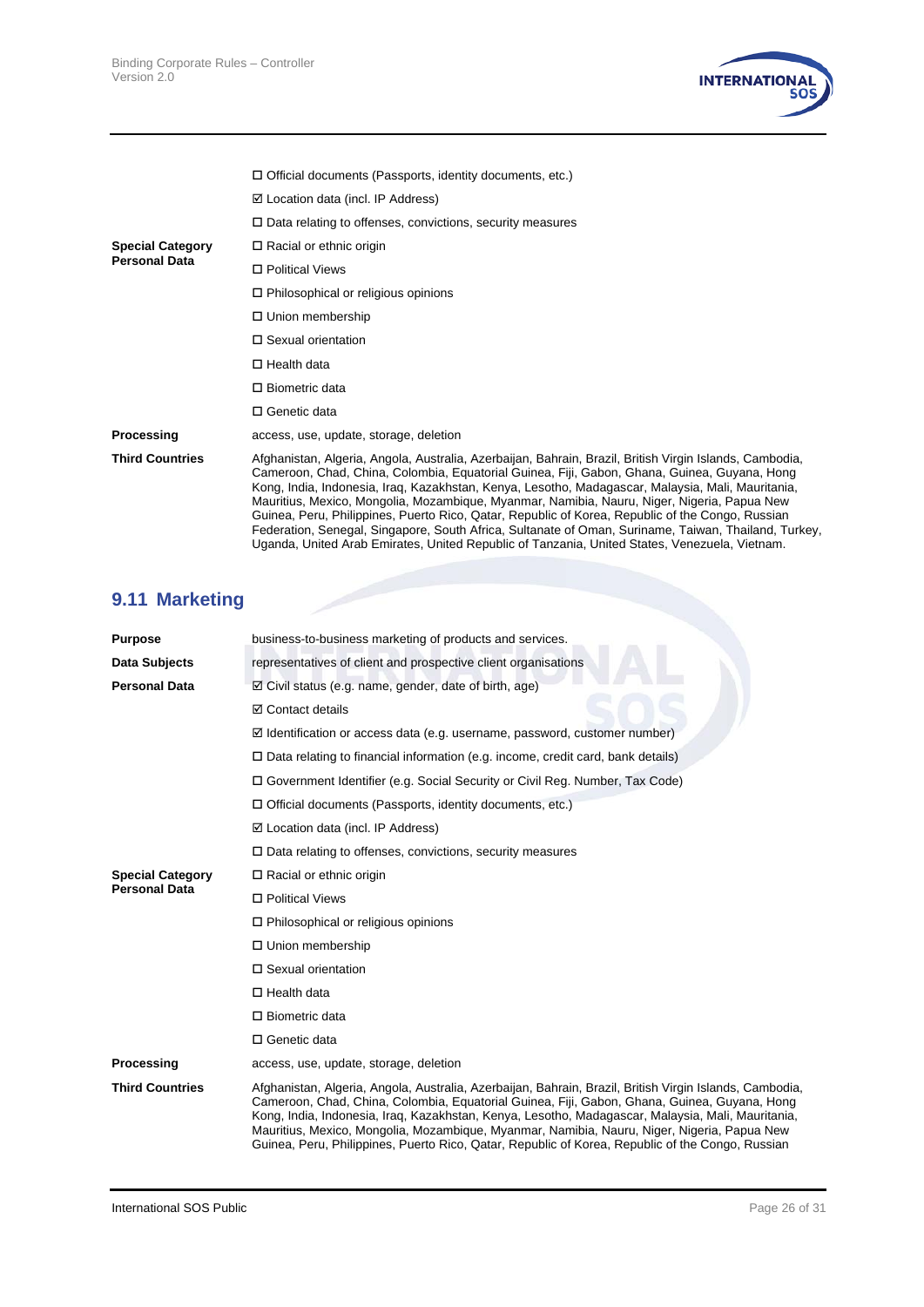

Federation, Senegal, Singapore, South Africa, Sultanate of Oman, Suriname, Taiwan, Thailand, Turkey, Uganda, United Arab Emirates, United Republic of Tanzania, United States, Venezuela, Vietnam.

# **9.12 Claims and Accounting**

| <b>Purpose</b>          | Processing of claims and settlement of invoices.                                                                                                                                                                                                                                                                                                                                                                                                                                                                                                                                                                                                                                                                        |  |
|-------------------------|-------------------------------------------------------------------------------------------------------------------------------------------------------------------------------------------------------------------------------------------------------------------------------------------------------------------------------------------------------------------------------------------------------------------------------------------------------------------------------------------------------------------------------------------------------------------------------------------------------------------------------------------------------------------------------------------------------------------------|--|
| Data Subjects           | Individual providers and representatives or employees of providers; representatives and employees of<br>subscribing organisations; International SOS employees; individual beneficiaries of services.                                                                                                                                                                                                                                                                                                                                                                                                                                                                                                                   |  |
| <b>Personal Data</b>    | $\boxtimes$ Civil status (e.g. name, gender, date of birth, age)                                                                                                                                                                                                                                                                                                                                                                                                                                                                                                                                                                                                                                                        |  |
|                         | $\Box$ Contact details                                                                                                                                                                                                                                                                                                                                                                                                                                                                                                                                                                                                                                                                                                  |  |
|                         | $\Box$ Identification or access data (e.g. username, password, customer number)                                                                                                                                                                                                                                                                                                                                                                                                                                                                                                                                                                                                                                         |  |
|                         | $\boxtimes$ Data relating to financial information (e.g. income, credit card, bank details)                                                                                                                                                                                                                                                                                                                                                                                                                                                                                                                                                                                                                             |  |
|                         | □ Government Identifier (e.g. Social Security or Civil Reg. Number, Tax Code)                                                                                                                                                                                                                                                                                                                                                                                                                                                                                                                                                                                                                                           |  |
|                         | $\Box$ Official documents (Passports, identity documents, etc.)                                                                                                                                                                                                                                                                                                                                                                                                                                                                                                                                                                                                                                                         |  |
|                         | $\boxtimes$ Location data (incl. IP Address)                                                                                                                                                                                                                                                                                                                                                                                                                                                                                                                                                                                                                                                                            |  |
|                         | $\Box$ Data relating to offenses, convictions, security measures                                                                                                                                                                                                                                                                                                                                                                                                                                                                                                                                                                                                                                                        |  |
| <b>Special Category</b> | $\Box$ Racial or ethnic origin                                                                                                                                                                                                                                                                                                                                                                                                                                                                                                                                                                                                                                                                                          |  |
| <b>Personal Data</b>    | □ Political Views                                                                                                                                                                                                                                                                                                                                                                                                                                                                                                                                                                                                                                                                                                       |  |
|                         | $\Box$ Philosophical or religious opinions                                                                                                                                                                                                                                                                                                                                                                                                                                                                                                                                                                                                                                                                              |  |
|                         | □Ø Union membership                                                                                                                                                                                                                                                                                                                                                                                                                                                                                                                                                                                                                                                                                                     |  |
|                         | □ Sexual orientation                                                                                                                                                                                                                                                                                                                                                                                                                                                                                                                                                                                                                                                                                                    |  |
|                         | $\Box$ Health data                                                                                                                                                                                                                                                                                                                                                                                                                                                                                                                                                                                                                                                                                                      |  |
|                         | $\square$ Biometric data                                                                                                                                                                                                                                                                                                                                                                                                                                                                                                                                                                                                                                                                                                |  |
|                         | □ Genetic data                                                                                                                                                                                                                                                                                                                                                                                                                                                                                                                                                                                                                                                                                                          |  |
| Processing              | capture, access, use, update, storage, transfer, deletion                                                                                                                                                                                                                                                                                                                                                                                                                                                                                                                                                                                                                                                               |  |
| <b>Third Countries</b>  | Afghanistan, Algeria, Angola, Australia, Azerbaijan, Bahrain, Brazil, British Virgin Islands, Cambodia,<br>Cameroon, Chad, China, Colombia, Equatorial Guinea, Fiji, Gabon, Ghana, Guinea, Guyana, Hong<br>Kong, India, Indonesia, Irag, Kazakhstan, Kenya, Lesotho, Madagascar, Malaysia, Mali, Mauritania,<br>Mauritius, Mexico, Mongolia, Mozambique, Myanmar, Namibia, Nauru, Niger, Nigeria, Papua New<br>Guinea, Peru, Philippines, Puerto Rico, Qatar, Republic of Korea, Republic of the Congo, Russian<br>Federation, Senegal, Singapore, South Africa, Sultanate of Oman, Suriname, Taiwan, Thailand, Turkey,<br>Uganda, United Arab Emirates, United Republic of Tanzania, United States, Venezuela, Vietnam |  |

### **9.13 Billing**

| Invoicing for services rendered                                                                    |  |
|----------------------------------------------------------------------------------------------------|--|
| Employees of subscribing organisations, including International SOS employees and individual users |  |
| $\boxtimes$ Civil status (e.g. name, gender, date of birth, age)                                   |  |
| $\Box$ Contact details                                                                             |  |
| $\Box$ Identification or access data (e.g. username, password, customer number)                    |  |
| $\Box$ Data relating to financial information (e.g. income, credit card, bank details)             |  |
| □ Government Identifier (e.g. Social Security or Civil Reg. Number, Tax Code)                      |  |
| $\Box$ Official documents (Passports, identity documents, etc.)                                    |  |
| $\boxtimes$ Location data (incl. IP Address)                                                       |  |
| $\Box$ Data relating to offenses, convictions, security measures                                   |  |
|                                                                                                    |  |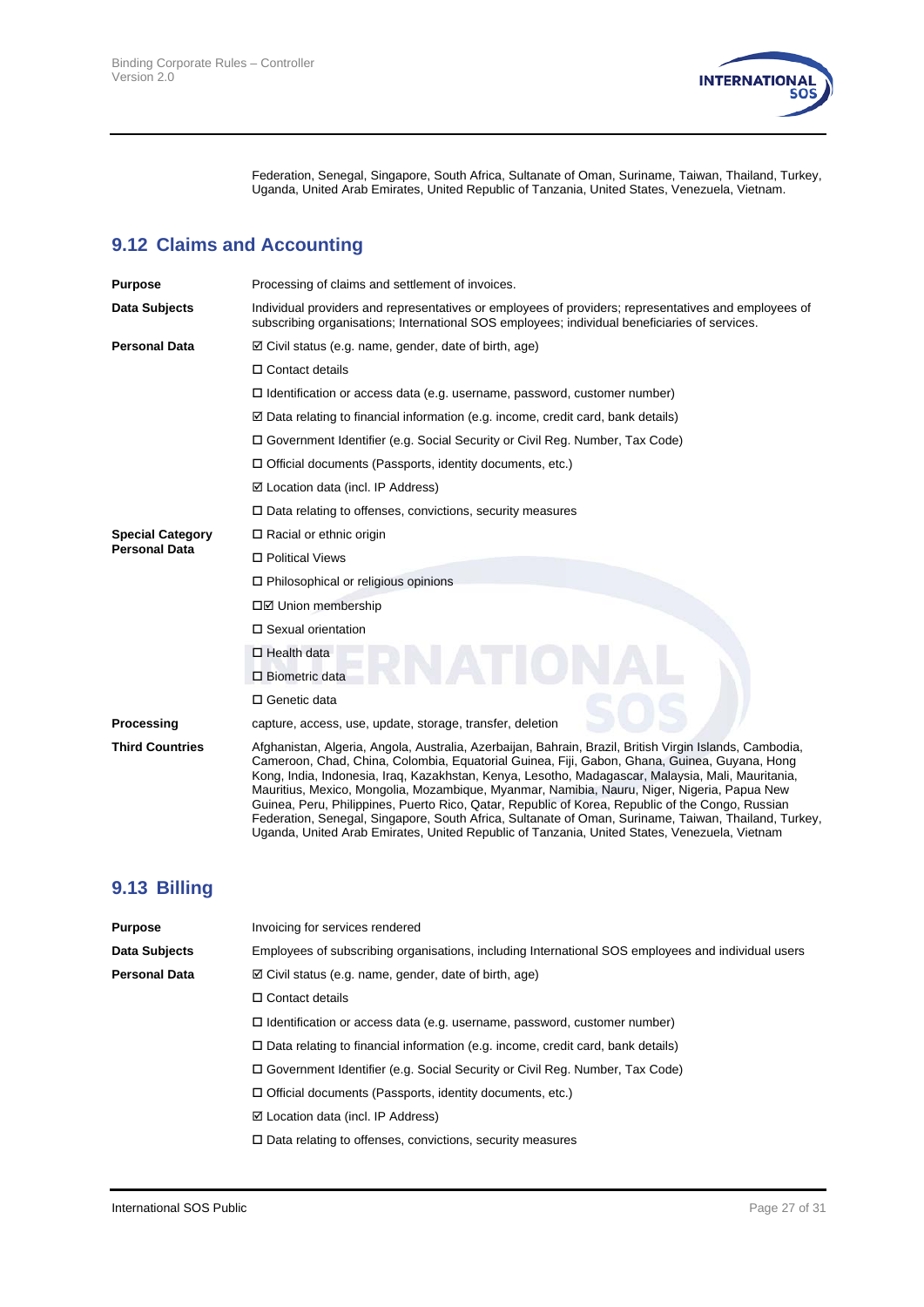

| <b>Special Category</b> | $\Box$ Racial or ethnic origin                                                                                                                                                                                                                                                                                                                                                                                                                                                                                                                                                                                                                                                                                           |
|-------------------------|--------------------------------------------------------------------------------------------------------------------------------------------------------------------------------------------------------------------------------------------------------------------------------------------------------------------------------------------------------------------------------------------------------------------------------------------------------------------------------------------------------------------------------------------------------------------------------------------------------------------------------------------------------------------------------------------------------------------------|
| <b>Personal Data</b>    | □ Political Views                                                                                                                                                                                                                                                                                                                                                                                                                                                                                                                                                                                                                                                                                                        |
|                         | $\Box$ Philosophical or religious opinions                                                                                                                                                                                                                                                                                                                                                                                                                                                                                                                                                                                                                                                                               |
|                         | $\Box$ Union membership                                                                                                                                                                                                                                                                                                                                                                                                                                                                                                                                                                                                                                                                                                  |
|                         | $\Box$ Sexual orientation                                                                                                                                                                                                                                                                                                                                                                                                                                                                                                                                                                                                                                                                                                |
|                         | ⊠ Health data                                                                                                                                                                                                                                                                                                                                                                                                                                                                                                                                                                                                                                                                                                            |
|                         | $\Box$ Biometric data                                                                                                                                                                                                                                                                                                                                                                                                                                                                                                                                                                                                                                                                                                    |
|                         | $\Box$ Genetic data                                                                                                                                                                                                                                                                                                                                                                                                                                                                                                                                                                                                                                                                                                      |
| Processing              | access, use, update, storage, deletion                                                                                                                                                                                                                                                                                                                                                                                                                                                                                                                                                                                                                                                                                   |
| <b>Third Countries</b>  | Afghanistan, Algeria, Angola, Australia, Azerbaijan, Bahrain, Brazil, British Virgin Islands, Cambodia,<br>Cameroon, Chad, China, Colombia, Equatorial Guinea, Fiji, Gabon, Ghana, Guinea, Guyana, Hong<br>Kong, India, Indonesia, Irag, Kazakhstan, Kenya, Lesotho, Madagascar, Malaysia, Mali, Mauritania,<br>Mauritius, Mexico, Mongolia, Mozambique, Myanmar, Namibia, Nauru, Niger, Nigeria, Papua New<br>Guinea, Peru, Philippines, Puerto Rico, Qatar, Republic of Korea, Republic of the Congo, Russian<br>Federation, Senegal, Singapore, South Africa, Sultanate of Oman, Suriname, Taiwan, Thailand, Turkey,<br>Uganda, United Arab Emirates, United Republic of Tanzania, United States, Venezuela, Vietnam. |

# **9.14 Reporting and Analysis**

| <b>Purpose</b>                                  | Understand performance and improve business processes. Forecasting and budget planning.                                                                                                                                                                                                                                                                                                                                                                                                                                                                                                                                                                                                                                  |  |
|-------------------------------------------------|--------------------------------------------------------------------------------------------------------------------------------------------------------------------------------------------------------------------------------------------------------------------------------------------------------------------------------------------------------------------------------------------------------------------------------------------------------------------------------------------------------------------------------------------------------------------------------------------------------------------------------------------------------------------------------------------------------------------------|--|
| Data Subjects                                   | Employees of subscribing organisations and individuals; International SOS employees                                                                                                                                                                                                                                                                                                                                                                                                                                                                                                                                                                                                                                      |  |
| <b>Personal Data</b>                            | $\boxtimes$ Civil status (e.g. name, gender, date of birth, age)                                                                                                                                                                                                                                                                                                                                                                                                                                                                                                                                                                                                                                                         |  |
|                                                 | $\Box$ Contact details                                                                                                                                                                                                                                                                                                                                                                                                                                                                                                                                                                                                                                                                                                   |  |
|                                                 | $\boxtimes$ Identification or access data (e.g. username, password, customer number)                                                                                                                                                                                                                                                                                                                                                                                                                                                                                                                                                                                                                                     |  |
|                                                 | $\boxtimes$ Data relating to financial information (e.g. income, credit card, bank details)                                                                                                                                                                                                                                                                                                                                                                                                                                                                                                                                                                                                                              |  |
|                                                 | □ Government Identifier (e.g. Social Security or Civil Reg. Number, Tax Code)                                                                                                                                                                                                                                                                                                                                                                                                                                                                                                                                                                                                                                            |  |
|                                                 | $\Box$ Official documents (Passports, identity documents, etc.)                                                                                                                                                                                                                                                                                                                                                                                                                                                                                                                                                                                                                                                          |  |
|                                                 | $\boxtimes$ Location data (incl. IP Address)                                                                                                                                                                                                                                                                                                                                                                                                                                                                                                                                                                                                                                                                             |  |
|                                                 | $\Box$ Data relating to offenses, convictions, security measures                                                                                                                                                                                                                                                                                                                                                                                                                                                                                                                                                                                                                                                         |  |
| <b>Special Category</b><br><b>Personal Data</b> | □ Racial or ethnic origin                                                                                                                                                                                                                                                                                                                                                                                                                                                                                                                                                                                                                                                                                                |  |
|                                                 | □ Political Views                                                                                                                                                                                                                                                                                                                                                                                                                                                                                                                                                                                                                                                                                                        |  |
|                                                 | $\Box$ Philosophical or religious opinions                                                                                                                                                                                                                                                                                                                                                                                                                                                                                                                                                                                                                                                                               |  |
|                                                 | $\Box$ Union membership                                                                                                                                                                                                                                                                                                                                                                                                                                                                                                                                                                                                                                                                                                  |  |
|                                                 | □ Sexual orientation                                                                                                                                                                                                                                                                                                                                                                                                                                                                                                                                                                                                                                                                                                     |  |
|                                                 | $\Box$ Health data                                                                                                                                                                                                                                                                                                                                                                                                                                                                                                                                                                                                                                                                                                       |  |
|                                                 | □ Biometric data                                                                                                                                                                                                                                                                                                                                                                                                                                                                                                                                                                                                                                                                                                         |  |
|                                                 | □ Genetic data                                                                                                                                                                                                                                                                                                                                                                                                                                                                                                                                                                                                                                                                                                           |  |
| Processing                                      | access, use, update, storage, deletion                                                                                                                                                                                                                                                                                                                                                                                                                                                                                                                                                                                                                                                                                   |  |
| <b>Third Countries</b>                          | Afghanistan, Algeria, Angola, Australia, Azerbaijan, Bahrain, Brazil, British Virgin Islands, Cambodia,<br>Cameroon, Chad, China, Colombia, Equatorial Guinea, Fiji, Gabon, Ghana, Guinea, Guyana, Hong<br>Kong, India, Indonesia, Iraq, Kazakhstan, Kenya, Lesotho, Madagascar, Malaysia, Mali, Mauritania,<br>Mauritius, Mexico, Mongolia, Mozambique, Myanmar, Namibia, Nauru, Niger, Nigeria, Papua New<br>Guinea, Peru, Philippines, Puerto Rico, Qatar, Republic of Korea, Republic of the Congo, Russian<br>Federation, Senegal, Singapore, South Africa, Sultanate of Oman, Suriname, Taiwan, Thailand, Turkey,<br>Uganda, United Arab Emirates, United Republic of Tanzania, United States, Venezuela, Vietnam. |  |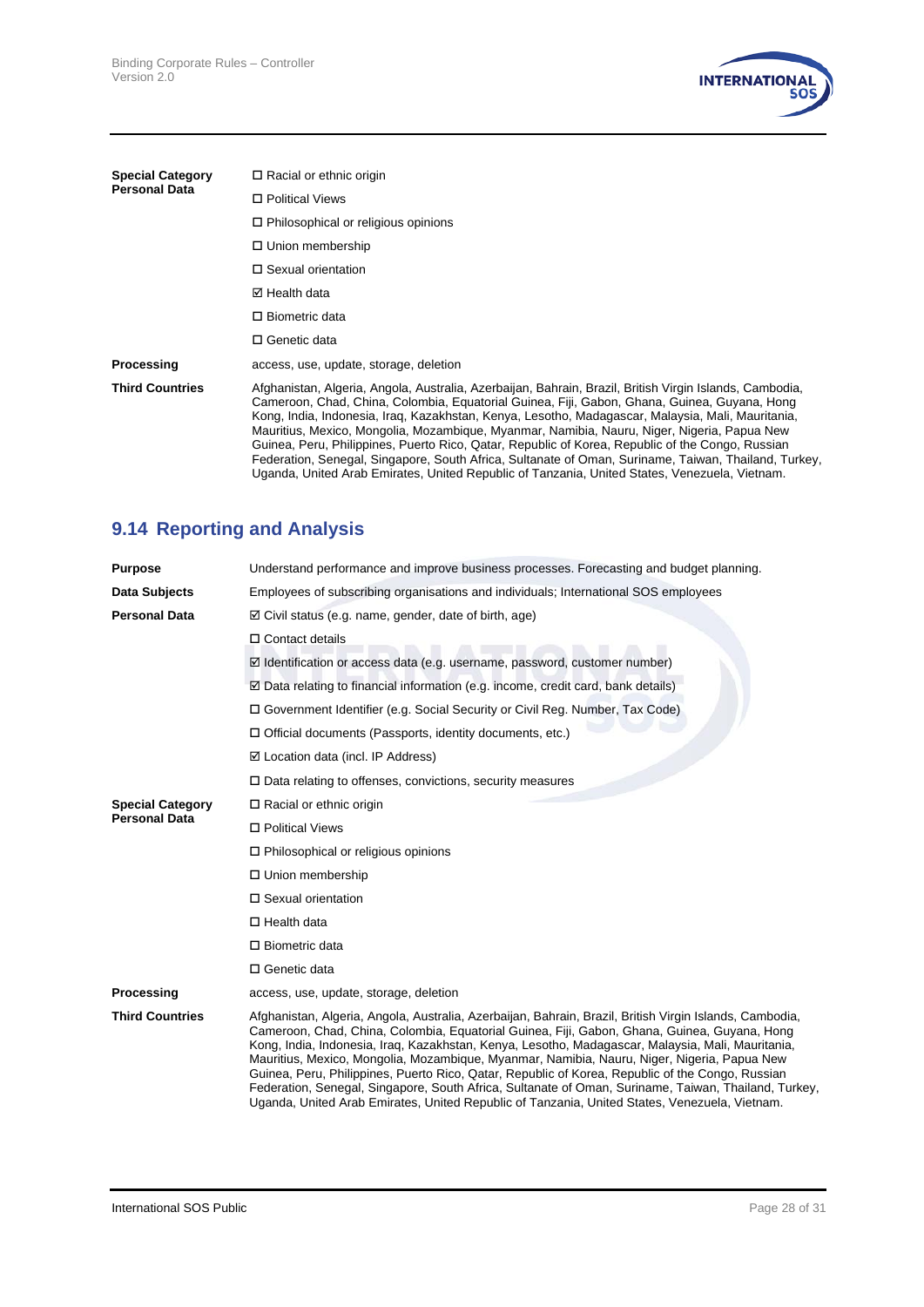

# <span id="page-28-0"></span>**10 APPENDIX 3: BCR MEMBERS (AND THEIR REPRESENTATIVES)**

#### **10.1 Company Structure**

International SOS is the worldwide registered trademark for the diverse group of companies operating under the International SOS trademark umbrella. The parent holding company is **AEA International Holdings, Pte. Ltd.** (331 North Bridge Road, 17-00 Odeon Towers, 188720 Singapore) which is incorporated in Singapore and operates under Singapore law.

AEA International Holdings Pte. Ltd. has subsidiary companies around the globe. These operating companies provide medical assistance, security, evacuation, travel and consulting services. In order to comply with applicable local laws, these services are provided through many locally incorporated subsidiary companies and subcontracted affiliates and partners, including hospitals and clinics, serving the needs of International SOS customers in 90 countries.

#### **10.2 Responsible BCR Member**

International SOS (Assistance) S.A., France

1 Allée Pierre Burelle, 92593 Levallois Perret Cedex, Paris, France

SIRET: 411 838 485 00042

# 10.3 Data Protection Officers<br> **10.3 Data Protection Officers**<br> **10.3 Data**

<span id="page-28-1"></span>

| 10.3.1 | Group Chief Data Protection Officer | Greg Tanner, dpo@internationalsos.com             |  |
|--------|-------------------------------------|---------------------------------------------------|--|
|        |                                     | (AEA International Holdings Pte. Ltd., Singapore) |  |
| 10.3.2 | Data Protection Officer, Europe     | Katrin Maeurich, dpo.europe@internationalsos.com  |  |
|        |                                     | (International SOS (Assistance) S.A., France)     |  |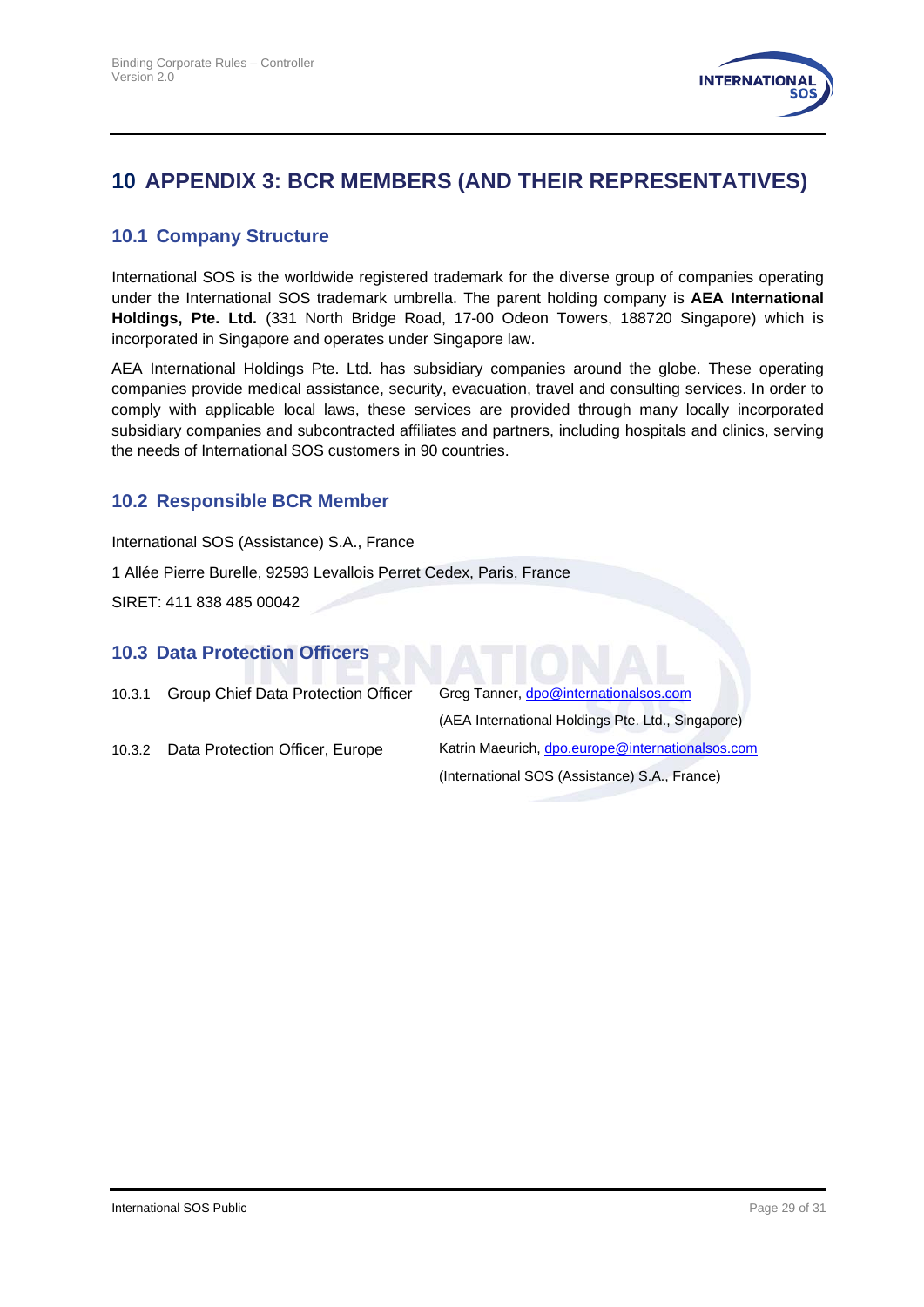

#### **10.4 Exporters**

To obtain details of a specific legal entity, please email [dpo@internationalsos.com](mailto:dpo@internationalsos.com)

| <b>Legal Entity</b>                                 | <b>Country</b> | Representative                               |
|-----------------------------------------------------|----------------|----------------------------------------------|
| in details of a specific legal entity, please email | Luxembourg     | To obtain details of<br>representative for a |
| ternationalsos.com                                  | France         | entity and how to co                         |
|                                                     | Spain          | them please email<br>dpo@internationals      |
|                                                     | Netherlands    |                                              |
|                                                     | Belgium        |                                              |
|                                                     | Denmark        |                                              |
|                                                     | Norway         |                                              |
|                                                     | Czech Republic |                                              |
|                                                     | Austria        |                                              |
|                                                     | Italy          |                                              |
|                                                     | Portugal       |                                              |
|                                                     | France         |                                              |
|                                                     | Sweden         |                                              |
|                                                     | Germany        |                                              |

entative for a legal and how to contact blease email internationalsos.com

#### **10.5 Importers**

To obtain details of a specific legal entity, please email [dpo@internationalsos.com](mailto:dpo@internationalsos.com)

# **Country Country Representative** Afghanistan To obtain details of representative for a legal entity and how to contact them please email [dpo@internationalsos.com](mailto:dpo@internationalsos.com) Algeria Angola Australia Azerbaijan Bahrain Brazil Cambodia Canada China

Equatorial Guinea